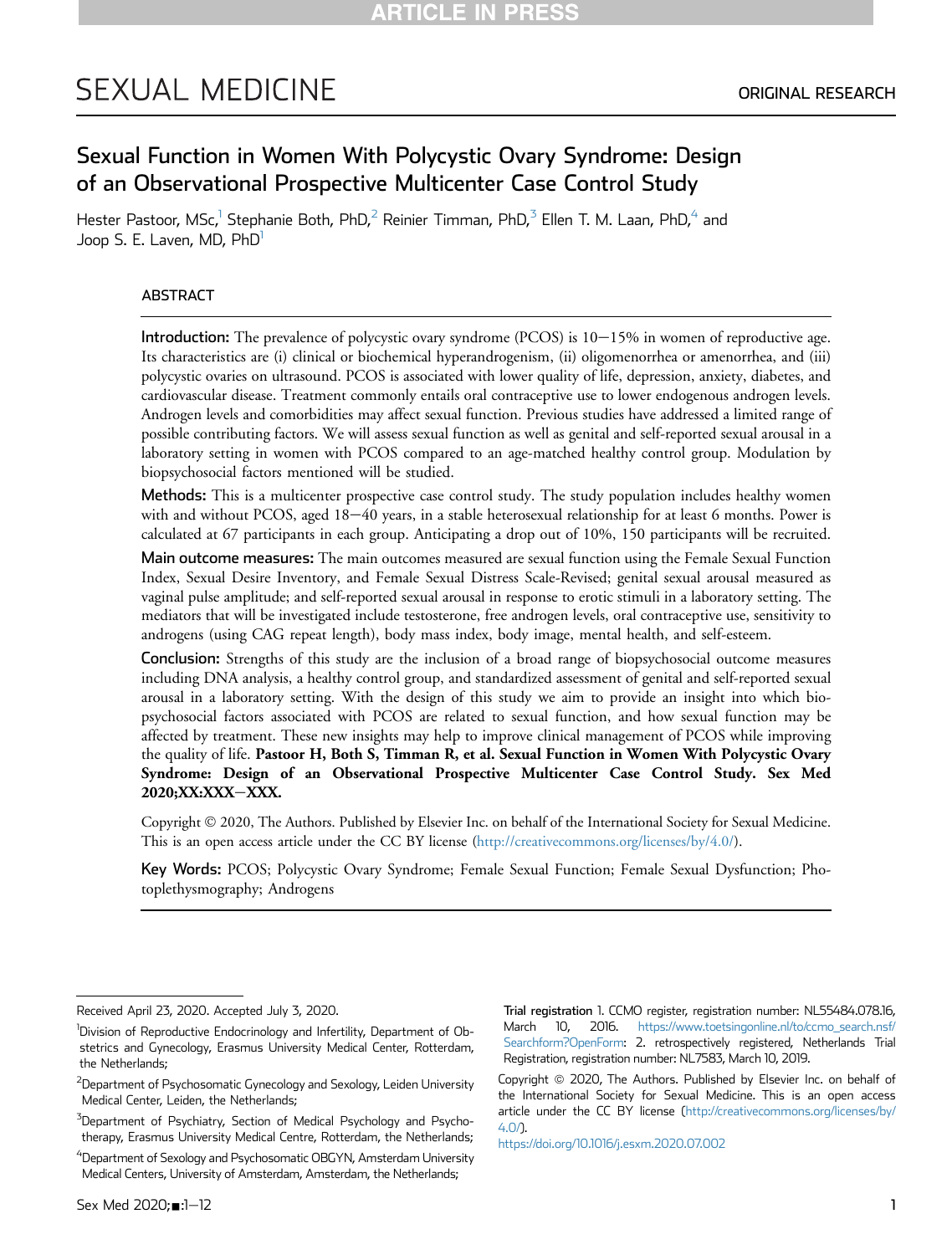#### BACKGROUND

Polycystic ovary syndrome (PCOS) is the most common endocrine disease in women. Its prevalence is estimated to be between 5% and  $15\%$  $15\%$  in women of reproductive age. Its characteristics are (i) either clinical (hirsutism) or biochemical hyperandrogenism (elevated androgen serum levels), (ii) oligomenorrhea or amenorrhea, and (iii) polycystic ovaries on ultra-sound.<sup>[2](#page-7-1)</sup> Following the Rotterdam criteria, PCOS is diagnosed when [2](#page-7-1) out of 3 characteristics are present. $^{2}$  Treatment of PCOS is complex and varies depending on symptoms and whether there is a desire to have children. In the latter group, the first-line treatment in women who are overweight or obese is lifestyle modification followed by ovulation induction. Lifestyle changes contribute to optimizing success rates in establishing a pregnancy and reducing complication rates by normalizing insulin resistance and consequently androgen levels. $3-6$  $3-6$  $3-6$  In women who do not want to become pregnant, treatment usually consists of oral contraceptive pill (OCP) use and lifestyle changes if indicated.<sup>[7](#page-7-3)</sup> Both interventions aim at improving endocrine disturbances by normalizing insulin resistance and androgen metabolism. Similarly, OCPs increase SHBG levels and hence reduce free androgen levels.

PCOS is a distressing disease with symptoms such as sub-fertility, hirsutism, and acne.<sup>[7](#page-7-3)-[10](#page-7-3)</sup> It is associated with obesity, insulin resistance, and unfavorable lipid profiles.<sup>[7,](#page-7-3)[9](#page-7-4)</sup> Also, PCOS is associated with lower quality of life, depression, and anx-iety.<sup>[7](#page-7-3)[,11](#page-7-5)-[16](#page-7-5)</sup> The most recently published evidence-based guideline on PCOS mentions reduced health-related quality of life scores for women with PCOS compared to a control popula- $\chi$  tion.<sup>[17](#page-7-6)</sup> Health-related quality of life is influenced by the clinical features of PCOS (mainly hirsutism, menstruation, and fertility) and affected by anxiety, poor body image, low self-esteem, depressive symptoms, delayed diagnosis, and inadequate education about PCOS. The guideline also reports a 3 times higher prevalence of depression<sup>[15,](#page-7-7)[18](#page-7-8)-[22](#page-7-8)</sup> and a 5-fold increase in the incidence of anxiety disorders<sup>[15,](#page-7-7)[18](#page-7-8)-[24](#page-7-8)</sup> in women with PCOS. Also, body image seems to be impaired in women with PCOS compared to a control population.<sup>[25](#page-8-0)</sup> Although there is conflicting evidence, hirsutism,  $26-28$  $26-28$  $26-28$  increased weight,  $27,28$  $27,28$  and infer- $tility<sup>26</sup>$  $tility<sup>26</sup>$  $tility<sup>26</sup>$  seem to affect body image negatively. A negative body image is strongly associated with depression.<sup>[27,](#page-8-2)[29](#page-8-4),[30](#page-8-5)</sup> Finally, disordered eating, eating disorders (mainly bulimia nervosa), and risk factors for eating disorders seem to be more prevalent in women with PCOS.<sup>[19,](#page-7-9)[31](#page-8-6)–[33](#page-8-6)</sup> Psychosocial factors such as anxiety, depression,  $34,35$  $34,35$  poor body image,  $36$  and eating disorders  $37$  are recognized as potential risk factors for sexual dysfunction and impaired sexual satisfaction.

Data on sexual function in women with PCOS are limited. A systematic review on PCOS and sexual function by our research group compared 18 studies in a meta-analysis.<sup>[38](#page-8-11)</sup> Sexual dysfunction appeared to be more prevalent in women with PCOS than in the control group. Particularly, sexual arousal, lubrication, orgasm, and satisfaction were compromised. Effect

sizes were small for the first 3 aspects of sexual function; for satisfaction the effect size was large. In addition, women with PCOS have fewer sexual thoughts, report self-perceived impaired attractiveness, and report more problems participating in social meetings due to bodily appearance than women without PCOS. Also, women with PCOS report a negative impact of excessive body hair on sexual function. For these variables effect sizes were large, with the exception of number of sexual thoughts which showed a medium effect size. Although women with PCOS were less satisfied with their sex life, having a satisfying sex life was as important to them as it was for control women. In the studies assessed in this meta-analysis, sexual function was mainly studied using questionnaires. Sample sizes were too small to make subgroup comparisons to determine associations between sexual function and weight, hirsutism, mental health, body image, menstrual cycle, endocrine features, or use of OCPs.

It is known that sexual function is influenced by biological, $^{39-46}$  $^{39-46}$  $^{39-46}$  $^{39-46}$  $^{39-46}$  psychological, $^{34-36,47-49}$  $^{34-36,47-49}$  $^{34-36,47-49}$  $^{34-36,47-49}$  $^{34-36,47-49}$  $^{34-36,47-49}$  $^{34-36,47-49}$  $^{34-36,47-49}$  and social factors.  $^{50,51}$  $^{50,51}$  $^{50,51}$  $^{50,51}$  As mentioned, in women with PCOS all these factors might be compromised, $17$  potentially leading to compromised sexual function.

Sex steroid hormones, in particular estrogens and androgens, play an important role in sexual function,  $52-56$  $52-56$  $52-56$  although the exact mechanisms by which these steroids exert their influence are still unclear.<sup>[52,](#page-8-16)[55](#page-8-17)–[59](#page-8-17)</sup> Androgens are believed to sensitize the brain and genitals to sexual stimuli.<sup>[53](#page-8-18)[,55,](#page-8-17)[60](#page-8-19)</sup> Estrogens seem to improve sexual function indirectly by improving vaginal health and mood.[55](#page-8-17)[,57](#page-8-20) Reduced levels of estrogens and androgens are associated with alterations in genital tissue structure and innervation, as well as with response to physiological modulators like neuropeptides and neurotransmitters.<sup>[61](#page-9-0)</sup> Furthermore, estrogen and androgen deficiencies are associated with reduced expression of sex steroid receptors and most importantly with attenuated genital blood flow and lubrication in response to pelvic nerve stimulation. $61$ 

An important feature of PCOS is the alteration in sex steroid hormones. In PCOS androgen levels are often elevated, leading to biochemical and/or clinical hyperandrogenism. However, women with PCOS do not report a higher level of sexual desire compared to women without  $PCOS<sup>38</sup>$  $PCOS<sup>38</sup>$  $PCOS<sup>38</sup>$  In general, the relationship between androgen levels and sexual desire in women is inconclusive.<sup>[57](#page-8-20)</sup> Partly, this may be due to the fact that many studies have assumed that androgens and sexual outcomes are linearly and cross-sectionally related across the total serum testosterone or free testosterone range. It is possible though that, as in men,  $62,63$  $62,63$  androgen-related sexual problems in women should only be expected when androgen levels are below a certain hypophysiological threshold. Even less is known about sexual function in women who have androgen levels at the high end of the normal range or who have hyperphysiological androgen levels. In women, findings of a number of studies suggest a threshold approach might be more suitable.<sup>[64](#page-9-3)-[71](#page-9-3)</sup> This research project aims to contribute to this discussion.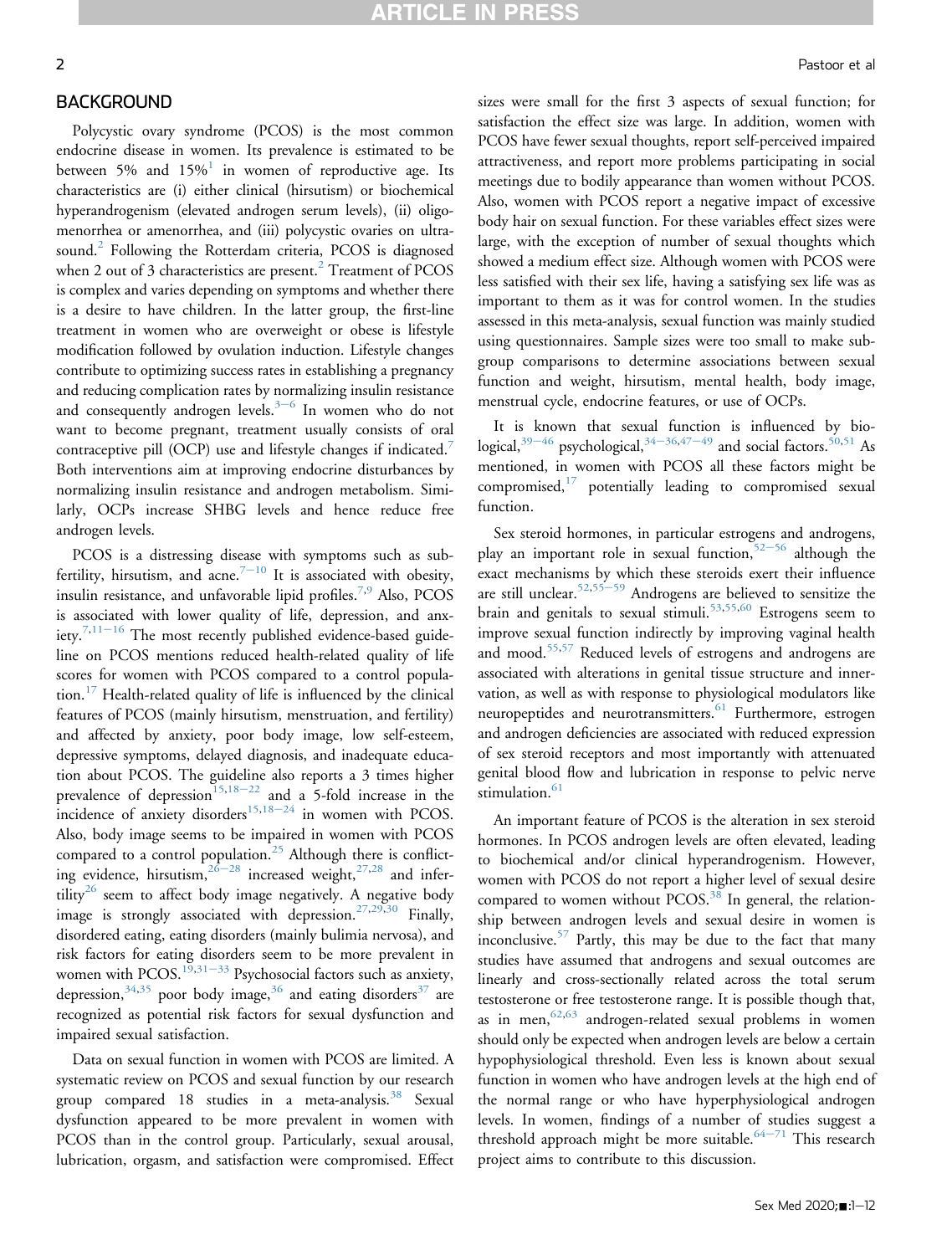Differences in androgen receptor (AR) activity and hence sensitivity to androgens might complicate the relationship between androgens and sexual function. Functional studies have demonstrated that an inverse relationship exists between the CAG repeat length and receptor expression impacting on the strength of the androgen action and sensitivity to sex hor-mones.<sup>[72](#page-9-4)</sup> Several authors have studied the potential association between shorter CAG repeats and a high testosterone level in PCOS as well as the general population, with conflicting results.<sup>[73](#page-9-5)-[79](#page-9-5)</sup> Ethnicity, small sample sizes, and different definitions of PCOS and hyperandrogenism may underlie these inconsistent results. Moreover, a non-linear relationship between CAG length and AR activity has been suggested.<sup>[80](#page-9-6)</sup> Therefore, it is plausible that CAG repeat length variants are involved in the pathogenesis of women with hyperandrogenism and influence sexual function. For instance, a recent Danish population study showed that lower numbers of CAG repeats were associated with problems in reaching orgasm.<sup>[81](#page-9-7)</sup>

The impact of OCP use on endocrine and sexual function has been studied extensively in healthy women. $82-92$  $82-92$  $82-92$  OCPs are known to decrease androgen and free testosterone levels.[56,](#page-8-21)[57](#page-8-20)[,90,](#page-10-0)[92](#page-10-1) Hypothetically, sexual function can be influenced by this mechanism. Repeatedly, studies have shown that some women report an OCP-related improvement in sexual function, some a deterioration, whereas many report no change in sexual function.  $82-86,88,89,93$  $82-86,88,89,93$  $82-86,88,89,93$  $82-86,88,89,93$  $82-86,88,89,93$  $82-86,88,89,93$  $82-86,88,89,93$  In women with PCOS, OCPs can restore androgen levels to normal, improving clinical symptoms like acne and to a lesser extent hirsutism.<sup>[7](#page-7-3)</sup> Few studies have assessed its influence on sexual function. Results varied from improvement of sexual function, while normalizing androgen levels,  $94$  to deterioration of sexual desire.  $95$ 

In addition to differences in androgen sensitivity, in women with PCOS neuronal circuits in the brain might be impaired due to hyperandrogenism, resulting in a disruption of sex steroid feedback mechanisms.  $96,97$  $96,97$  Following this line of reasoning, we will assess androgen levels, CAG repeat length, and actual genital response to sexual stimuli (vibrotactile, film fantasy) in a psychophysiological laboratory setting while taking into account the other factors presented here. As a result, we hope to be able to shed more light on the role of androgen levels in sexual responsiveness of women with PCOS.

Women with PCOS report significantly less sexual arousal and lubrication compared to normal controls, $38$  but it is unknown whether women with PCOS actually show abnormal physiological sexual responses. A pilot study concerning the effect of circulating androgen levels found no significant differences in clitoral vascularization in non-aroused women with PCOS in comparison with control women, $98$  but nothing is known about the genital response to sexual stimulation. There are indications that androgens influence sexual response to sexual fantasies and genital tactile stimulation, whereas the effect of visual stimuli is less influenced by androgen levels.<sup>[99](#page-10-10)[,100](#page-10-11)</sup> To objectively assess genital response to sexual stimuli and its contribution to sexual

The primary aim of this study is to assess differences between women with PCOS and control women in the following sexual outcome measures: Female Sexual Function Index (FSFI), Female Sexual Distress Scale-Revised (FSDS-R), Sexual Desire Inventory (SDI), and genital and subjective sexual responsiveness to sexual stimuli measured with VPA. Secondary aims are to investigate differences in these outcome measures between OCP users and non-users in interaction with PCOS status in an exploratory way, and to assess factors that may mediate the relationship between PCOS status and sexual outcome measures.

We will assess the following mediators: testosterone, free androgen levels, OCP use, sensitivity to androgens (using CAG repeat length), body mass index (BMI), body image, mental health, and self-esteem.

We expect to find lower sexual function and higher sexual distress in the PCOS group compared with the control group.<sup>[38](#page-8-11)</sup> Further, we expect to find stronger genital and self-reported sexual responsiveness in women with higher androgen levels in both the fantasy and vibrotactile stimulation conditions but not with visual sexual stimuli.<sup>[99](#page-10-10)[,100](#page-10-11)</sup>

Following the threshold model,  $64-71$  $64-71$  $64-71$  we do not predict a linear relationship between VPA response and androgen levels (free testosterone and total testosterone). We do expect women with the lowest bioavailable androgen levels (control women using OCPs) to show lower levels of VPA response than women in the upper 3 quartiles of bioavailable androgen levels (women with PCOS not using OCPs).

We hypothesize that women with PCOS will score lower on various psychosocial and mental health measures compared with control women. $17$  We expect these scores to be associated with impaired scores on sexual function questionnaires. $34-37$  $34-37$  $34-37$ 

We have no specific expectation for the relationship between sexual outcomes and CAG repeat length in both women with and without PCOS. CAG repeat length will be measured to exploratively assess individual differences in sensitivity to androgens and the relationship with PCOS status and other variables.

# **METHODS**

# Design

This study is a non-randomized observational prospective case control study in a multicenter setting assessing the difference in sexual function between women with and without PCOS. Additionally, we examine the effect of OCP use resulting in a  $2\times2$  design. The duration of the study will be 4 years. 3 Dutch academic medical centers will participate in this study: Erasmus Medical Center Rotterdam, Leiden University Medical Center (LUMC), and Amsterdam University Medical Center (AMC). Independent variables are PCOS status and OCP use. The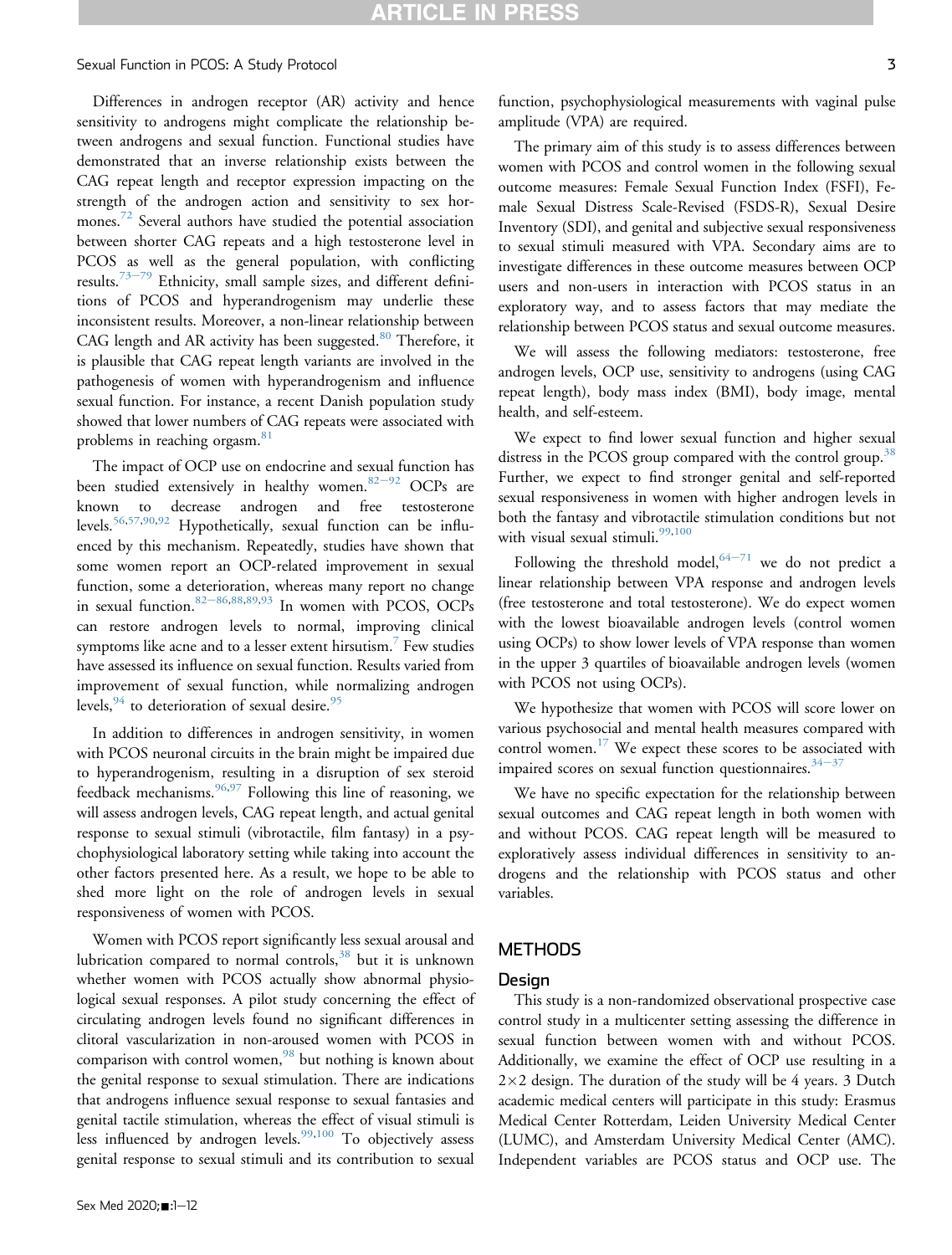dependent variables are sexual function as assessed with questionnaires and genital and self-reported sexual arousal in a laboratory setting.

Ethical approval was awarded by the Ethics Committee of Erasmus Medical Center, Rotterdam, The Netherlands (MEC 2016-216, NL55484.078.16). Local ethical approval was awarded by the Ethics Committees of LUMC (P16.299) and AMC (2016\_182/NL55484.078.16).

#### Participant Recruitment and Selection

Women who have been diagnosed with PCOS at the outpatient clinic of the Erasmus University Medical Center will be asked to participate in this study. Also, Dutch patient societies will be requested to advertise for our study. PCOS will be diagnosed according to the Rotterdam criteria.

An age-matched control group of healthy women will be recruited through advertisements in local newspapers, social media, or flyers at the outpatient gynecological clinics of Erasmus University Medical Center, LUMC, and AMC. Control women will also be recruited through the pool of volunteers available at LUMC. In the control group, women with PCOS will be excluded. In case PCOS is diagnosed, data will be used in the PCOS arm.

Inclusion criteria for participation are healthy women with a diagnosis of PCOS, healthy women without another diagnosis concerning the menstrual cycle, women aged between 18 and 40 years, and those with a stable heterosexual relationship for at least 6 months. Due to the nature of the erotic film material and the sexuality questionnaires, only heterosexual women are eligible.

Medical screening involves endocrine screening, assessment of BMI, a menstrual cycle history, a modified Ferriman-Gallwey score, and a transvaginal ultrasound in order to assess the ovarian morphology, antral follicle counts, and ovarian volumes of both ovaries. Total endometrial thickness will also be recorded as well as uterine sizes. The diagnosis of PCOS or of a normal menstrual cycle will be made after a standardized initial examination is performed between 07:45 and 10:00 AM after an overnight fast in the early follicular phase of the menstrual cycle (third to fifth day of menses when no hormonal contraception is used) in case of a regular menstrual cycle. In case of a cycle irregularity, the examination will be performed on a random cycle day. In case of OCP use, screening will be on the eighth day of a new cycle after 7 days of not using OCPs. Endocrine features combined with medical screening will determine the diagnosis.

We will recruit women with PCOS and healthy women both either not using hormonal contraceptives (for at least 3 months prior to the start of their participation in this research project) or using OCPs for at least 3 months. We aim to include a similar number of women using OCPs as women not on OCPs in both the PCOS group and the control group.

Exclusion criteria for participation are psychiatric disorder, pregnancy or lactation, having undergone a hysterectomy (all indications), oophorectomy, or prolapse surgery, current or recent use of medications that are known to influence sexual response with the exception of OCPs, and (previous) medical disorders (other than PCOS) that are known to influence sexual response.

#### Sample Size Calculation

Considering the 5 primary outcome variables, we will apply Bonferroni correction, a 2-sided alpha of 0.01, and a power of 0.80.

ter Kuile et al reported differences between women with  $(N = 234)$  and without sexual problems  $(N = 108)$  on the FSFI and FSDS with effect sizes of, respectively,  $d = 1.9$  and  $2.3$ .<sup>[119](#page-10-12)</sup> For an effect size of  $d = 1.9$ , eight cases in each group are needed, and for an effect size of  $d = 2.3$ , 6 cases are required.

No data on the SDI are available for differences in women with PCOS. Strizzi et al<sup>[121](#page-11-0)</sup> reported an SDI of 38.1 ( $\pm$ 16.56) in a sample of 29 women with a traumatic brain injury and a value of 49.59  $(\pm 21.09)$  in 29 normal controls, a difference of  $d = 0.60$ , suggesting that  $N = 67$  cases for each group is required.

No data on VPA response in women with PCOS are available. However, there are VPA data available related to differences in premenopausal  $(N = 56)$  and postmenopausal  $(N = 32)$  women as reported by Both et al.<sup>[122](#page-11-1)</sup> In this study the difference in VPA response between premenopausal and postmenopausal women was reported as an F-value of 9.09 (degrees of freedom 1;84) corresponding to an effect size of  $n^2 = 0.10$ of  $d = 0.66$ . For such an effect 53 cases are needed in each group.

The largest sample needed is for the SDI; hence, we need 134 participants. Anticipating a small dropout of 10% we need 150 participants totally.

#### Materials and Measures

Blood Samples and Endocrine Screening

Peripheral venous blood samples to assess androgen levels will be collected in all participants: total testosterone, SHBG, and calculated free androgen index: testosterone  $\times$  100/SHBG. Additionally, all of the following will be assessed in all participants: estradiol, progesterone, luteinizing hormone, follicle stimulating hormone, androstedione, dehydroepiandrosterone, dehydroepiandrosterone sulfate, thyroid stimulating hormone, prolactin, lipids, and fasting glucose and insulin. Plasma will be stored at  $-80^{\circ}$ C. Samples will be analyzed using liquid chromatography mass spectrometry.

We will determine the number of CAG repeats in 4 different ways: the number of CAG repeats in the allele containing the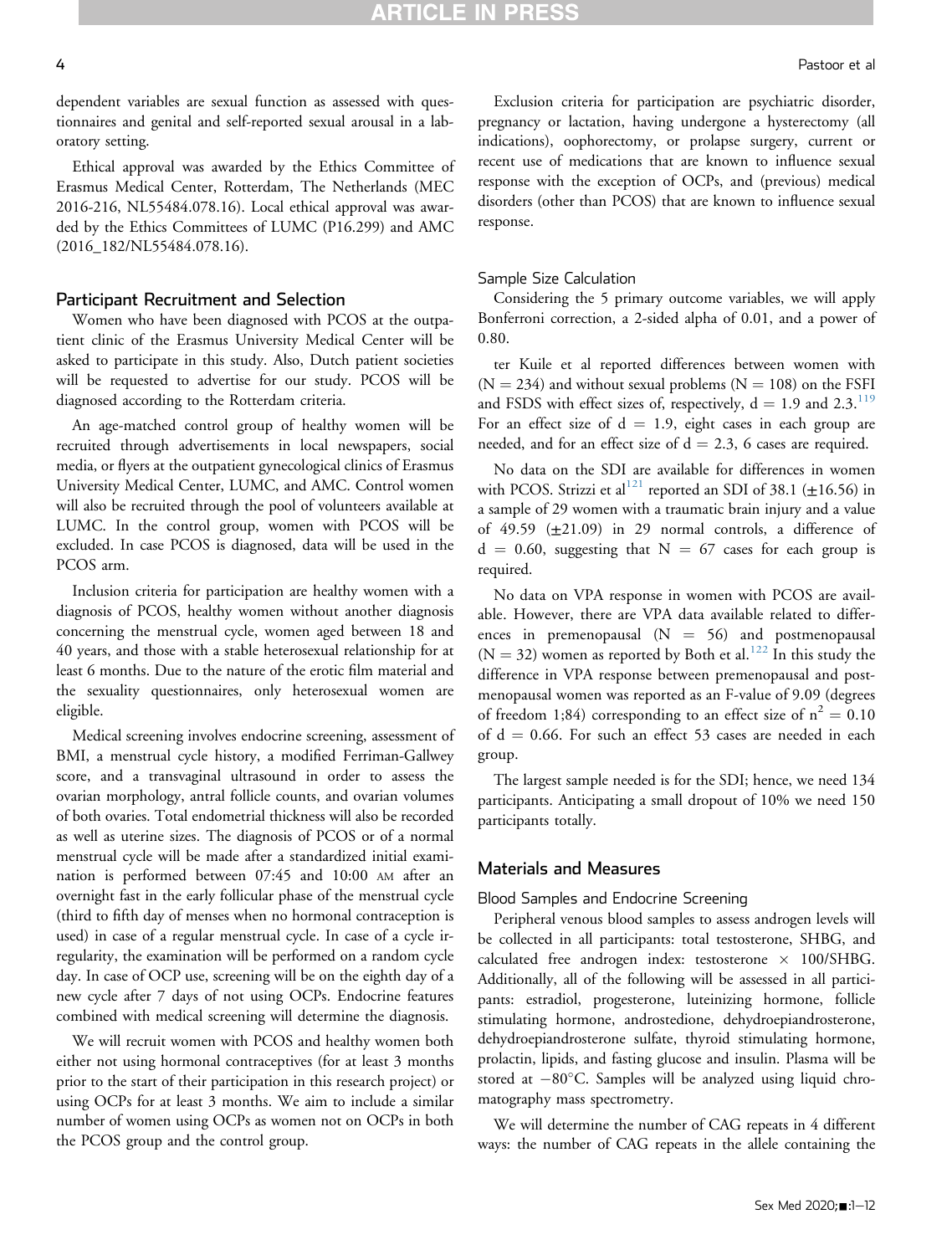fewest CAG repeats (short allele), the number of CAG repeats in the allele containing the most CAG repeats (long allele), the mean number of CAG repeats (biallelic mean), and the number of CAG repeats in the active X chromosome based on X-inactivation analysis (X-weighted biallelic mean). The CAG repeat region in the first exon of the AR gene on the X chromosome will be amplified from genomic DNA with a polymerase chain reaction-based assay. Another possibility is to define single nucleotide polymorphisms that will detect the different variable number tandem repeat alleles and perform a less cumbersome Global Screening Array. We probably will take the latter approach to determine AR sensitivity.

The medical and endocrine screening as well as the DNA analysis for all participants will be done at 1 laboratory at Erasmus University Medical Center, to ensure compatibility of data.

#### Questionnaires

We will measure the following variables as primary outcomes ([Table 1](#page-5-0)): sexual function with the FSFI total score (19 items, cutoff  $\langle 26.55 \rangle$  indicative of sexual dysfunction)<sup>[101](#page-10-13)</sup>; sexual distress with the FSDS-R total score (13 items, score >15 indicative of distress) $101$ ; and solitary and dyadic sexual desire with the SDI (14 items, 2 scales [solitary desire scale and dyadic desire scale] and total scale; a higher score reflects higher levels of sexual desire) $102$  as an additional measure of sexual desire due to limitations in the desire scale of the  $FSH.<sup>103</sup>$  $FSH.<sup>103</sup>$  $FSH.<sup>103</sup>$ 

Other variables will be used as mediators ([Table 1\)](#page-5-0): sexual self-esteem measured by Sexual Esteem Scale (10 items, a higher total score indicates more sexual self-esteem) $^{49,104};$  $^{49,104};$  $^{49,104};$  $^{49,104};$ general self-esteem with the Rosenberg Self-Esteem Scale total score (10 items, a higher total score indicates more positive selfesteem) $105-107$  $105-107$  $105-107$ ; body self-consciousness with the Body Image Self-Consciousness Scale total score (15 items, a higher total score indicates greater body self-consciousness)<sup> $49,108$  $49,108$ </sup>; body image with the Multidimensional Body-Self-Relations Questionnaire-Appearance Scales subscale (34 items, a higher total score indicates a more positive body image) $109$ ; and mental health with the Hospital Anxiety and Depression Scale total score (14 items, a higher total score indicates mental complaints).<sup>[110,](#page-10-20)[111](#page-10-21)</sup>

Some variables will be used as moderators ([Table 1\)](#page-5-0) as they are not caused by the independent variable (PCOS status): a history of sexual and physical abuse measured with Sexual and Physical Abuse Questionnaire (7 items, yes/no answers) $112$ ; sexual excitation and sexual inhibition propensity by Sexual Excitation/ Sexual Inhibition Inventory for Women (36 items, 2 subscales, low Sexual Excitation Scale indicates low excitation, high Sexual Inhibition Scale indicates high inhibition) $113$ ; relationship satisfaction by Revised Dyadic Adjustment Scale total score (14 items, cutoff  $>48$  for no distress).<sup>[114](#page-10-24)[,115](#page-10-25)</sup>

All questionnaires have been validated and will be available in a secure online environment.

#### Sexual Response Assessment

Sexual response will be assessed in 4 erotic stimulus conditions: 3-minute self-induced erotic fantasy, 2-minute vibrotactile glans clitoris stimulation, 5-minute erotic film, and 5-minute vibrotactile glans clitoris stimulation combined with an erotic  $film.$ <sup>[116,](#page-10-26)[117](#page-10-27)</sup> Both erotic films depict heterosexual foreplay and intercourse. This film material has been previously used in studies from the same research group.<sup>[116](#page-10-26),[118](#page-10-28)–[121](#page-10-28)</sup> The short clips are taken from women friendly erotic films which are known to be effective in inducing a genital response. During the erotic fantasy condition, participants will be asked to fantasize about a pleasant sexual situation. The vibrotactile glans clitoris stimulation is provided by a small hands-off vibrator (2-cm diameter), attached to lycra panties. Vibrotactile glans clitoris stimulation has been used previously in studies on sexual response in women, and is known to elicit genital and subjective sexual arousal.<sup>[121](#page-11-0)</sup> The intensity of the vibration can be varied from very low<sup>[1](#page-7-0)</sup> to high.<sup>[10](#page-7-10)</sup> In the present study, highintensity vibration will be provided. Each stimulus period is preceded by a 5-minute neutral film period, and followed by a 10 minute return-to-baseline interval during which participants will work on a non-erotic concentration task and watch a neutral film. A computer program coordinates the administration of the films and the vibrotactile glans clitoris stimulation.

All participants will go through the different stimulus conditions in the same order. Because sexual responses to erotic fantasy and vibrotactile glans clitoris stimulation are expected to differ according to androgen status, these 2 stimulus conditions are presented first, to avoid carry over from the visual stimuli that are known to be androgen independent and to elicit higher genital responses than fantasy and vibrotactile glans clitoris stimulation.  $61,99,100$  $61,99,100$  $61,99,100$ 

Genital response will be measured using a vaginal photo-plethysmograph assessing VPA.<sup>[122](#page-11-1)-[124](#page-11-1)</sup> VPA is a sensitive, specific, and reliable measure of changes in vaginal vasocongestion in response to sexual stimulation<sup>[125](#page-11-2)</sup> and has been used in earlier studies in women with gynecological or neurological dis-eases.<sup>[120,](#page-11-3)[126](#page-11-4)</sup> The vaginal device is sized and shaped as a vaginal tampon and can easily be inserted by the participant herself. It contains a light source and an optical sensor. The light source illuminates the capillary bed of the vaginal wall and the sensor responds to the light backscattered by the vaginal wall and the blood circulating within it. When the signal is connected to an alternating current amplifier, VPA is measured, which reflects the phasic changes in vaginal engorgement accompanying each heartbeat, with larger amplitudes reflecting higher levels of vaginal vasocongestion. Genital responses will be recorded continuously during the experiment. VPA will be averaged for the baseline condition and each erotic stimulus, and for each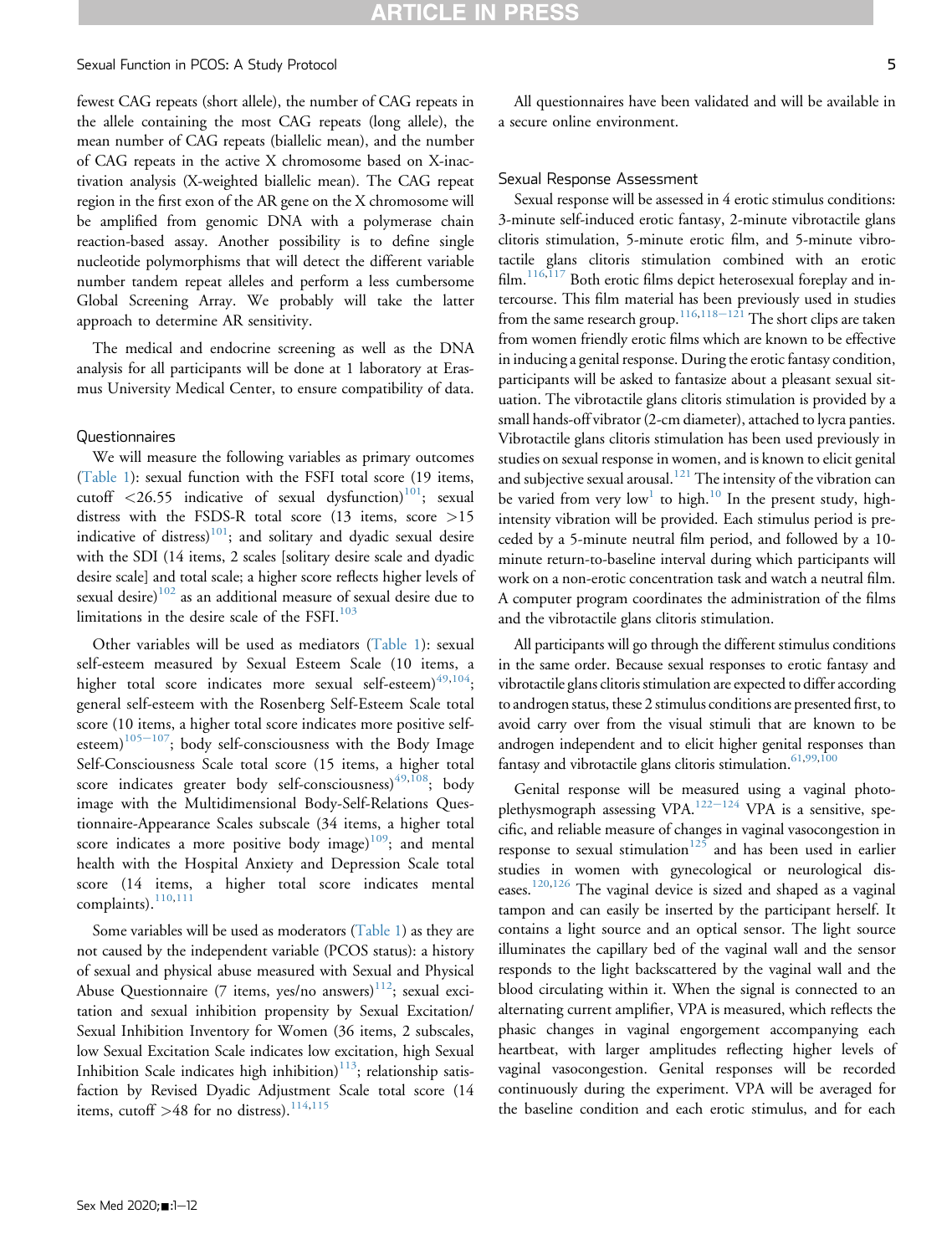<span id="page-5-0"></span>Table 1. Overview of primary and secondary outcome measures and independent variables

| Primary                                                 |
|---------------------------------------------------------|
| Female Sexual Function Index                            |
| Female Sexual Distress Scale-Revised                    |
| Sexual Desire Inventory                                 |
| VPA: genital sexual responsiveness                      |
| VPA: subjective sexual responsiveness                   |
| Secondary (mediators)                                   |
| Sexual Esteem Scale                                     |
| Rosenberg Self-esteem Scale                             |
| Body Image Self-consciousness Scale                     |
| The Multidimensional Body-Self-Relations                |
| Questionnaire-Appearance Scales                         |
| Hospital Anxiety and Depression Scale                   |
| Secondary (moderators)                                  |
| Sexual and Physical Abuse Questionnaire                 |
| Sexual Excitation/Sexual Inhibition Inventory for Women |
| Revised Dyadic Adjustment Scale                         |
| Independent variables                                   |
| PCOS status                                             |
| OCP use                                                 |
|                                                         |

 $OCP =$  oral contraceptive pill; PCOS = polycystic ovary syndrome; VPA = vaginal pulse amplitude.

stimulus condition a change from the baseline score will be calculated. Ratings of self-reported sexual arousal and affect will be collected after each erotic stimulus. Participants will be asked to assess on a 7-point Likert scale their strongest feeling of sexual arousal.[127](#page-11-5)[,128](#page-11-6)

#### Procedure

Women with PCOS and healthy control women will be asked to participate in the study and will be given an informational brochure. A week later a coordinator will contact each woman by telephone to give further information about the study, to answer questions, to check eligibility, and to determine participation. If a woman wants to participate, written informed consent will have to be provided. Only then peripheral venous blood samples will be collected (if not already recently done). After this the participant will receive an e-mail with a link to the web-based questionnaires. The questionnaires will also be available on paper if necessary. Within 2 weeks an appointment will be made to conduct the sexual response assessment (VPA) [\(Figure 1](#page-6-0)).

The sexual response assessment will be performed at the psychophysiological laboratory of LUMC or AMC. All women will be tested individually by a trained female experimenter. The experimenter will explain the details of the experimental procedure and the purpose of the experiment. The experimenter will then leave the room to allow the participant to apply the vibrator and insert the vaginal probe privately. The participant is allowed to put on her

clothes again after applying the vibrator and inserting the vaginal probe. During the experimental procedure the experimenter will be in an adjacent room; contact will be possible by using an intercom. All further instructions, the stimuli, and the questionnaire about self-reported sexual arousal and affect will be presented on a monitor in the participant's room. At the end of the experiment, an exit interview questionnaire will be administered. Participants will be asked about their reactions to the experimental procedure and the use of the genital device [\(Figure 1\)](#page-6-0).

#### Statistical Analysis

Normality of the outcome data will be determined with Shapiro-Wilk tests. In case of non-normality, an appropriate transformation will be performed. The difference between women with PCOS and controls will be analyzed with separate multilevel regression analyses for each of the 5 outcomes. Independent variables will be PCOS (vs controls), fantasy (vs film), and vibration and interactions of PCOS with fantasy and vibration. P values of .01 will be considered significant.

For the differences between women with PCOS and controls, and women using OCPs and women not using OCPs, OCP use and interactions with PCOS, fantasy, and vibration will be added to the multilevel analyses.

Mediation regression analyses, as described by Mathieu and Tailor,<sup>[129](#page-11-7)</sup> will be extended to multilevel mediation regression analyses to estimate the mediating effects of steroid hormone levels, and sexual and psychosocial parameters in the relation of PCOS/OCP use on the 5 sexual outcome measures.

We will apply regression curve estimation with sexual function as the dependent variable and CAG repeat length and several functions of the CAG repeat length as independent variables to analyze a possible non-linear relation.

#### **DISCUSSION**

An important strength of this research project is the assessment of biological (eg, VPA, BMI, CAG repeats, extensive endocrine measurement) as well as psychosocial (eg, Hospital Anxiety and Depression Scale, Revised Dyadic Adjustment Scale) and sexual variables (eg, FSFI, FSDS-R) in women with and without PCOS. In so doing, we expect to be able to test a number of specific hypotheses with respect to sexual function in women with PCOS as well as to exploratively investigate associations between biopsychosocial variables and sexual function that may generate specific hypotheses for future studies.

Another strength of this study is the large number of participants including an age-matched control group. This large number of participants makes it possible to stratify the study according to PCOS phenotype or OCP use. This may help to further elucidate the role of OCP use and endocrine factors in sexual function of women without PCOS.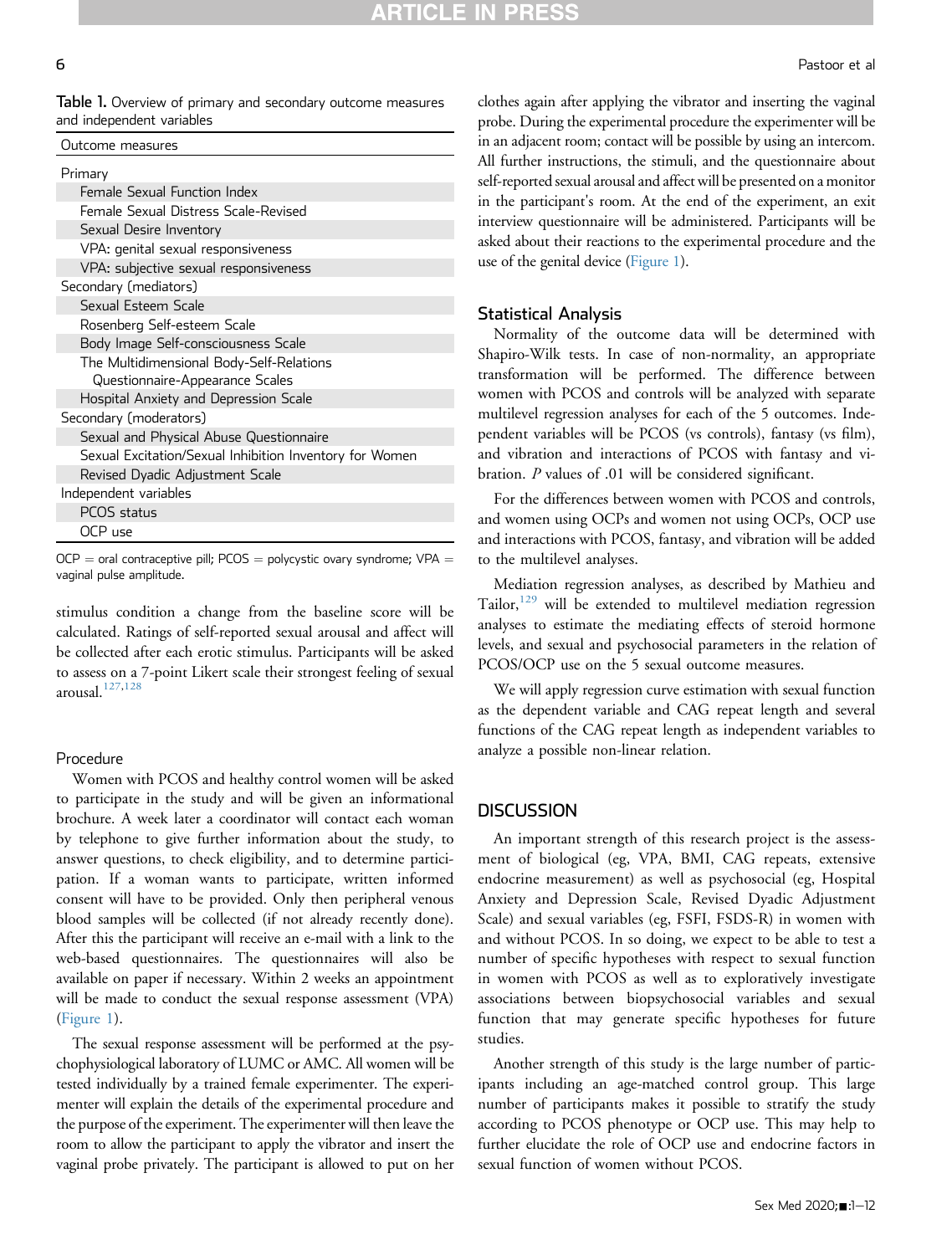<span id="page-6-0"></span>

Figure 1. (A) Flowchart design protocol assessments. (B) Order of tasks and stimuli during VPA measurement. PCOS = polycystic ovary syndrome;  $VPA =$  vaginal pulse amplitude.

We encountered problems while including women with PCOS. We expected to include participants mainly through the Erasmus University Medical Center since the hospital has a PCOS expertise center and can therefore access a large population of women with PCOS. As it turned out, only few women recruited through this center were interested in or eligible to participate in this study. Recruitment through patient support groups worked very well and is ongoing. In hindsight, the difficulties in recruiting participants at the PCOS expertise center may be related to a large proportion of that patient population seeking medical treatment in order to become pregnant.

Also, the measurement of genital and subjective sexual response during exposure to sexual stimuli may have been a reason for non-participation. However, this did not complicate recruitment of control women and of women with PCOS recruited through patient support groups.

All participants were carefully recruited and assessed according to the study design.

Trial registration was retrospective but was done during the recruitment phase. Since this is not a clinical trial, registration was not required. We nevertheless consider trial registration and protocol publication of a cross sectional study such as the present one to be important, so as to enhance transparency about the design and hypotheses.

Corresponding Author: Hester Pastoor, MSc, Division of Reproductive Endocrinology and Infertility, Department of Obstetrics and Gynaecology, Erasmus University Medical Centre, Room Na-1617, P.O. Box 2040, Rotterdam, CA 3000,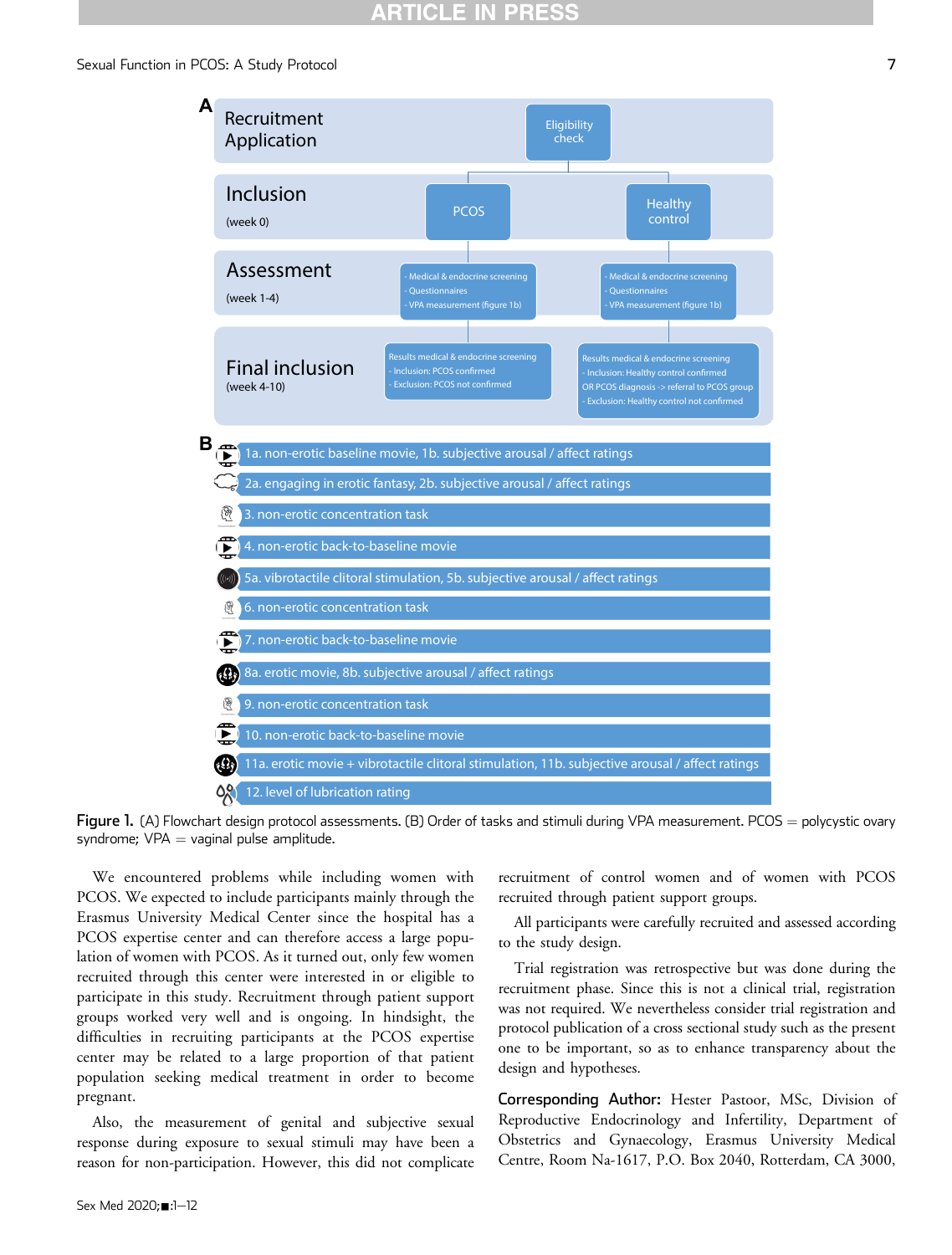the Netherlands. Tel: 0031-6-17048767; Fax: 0031-10- 7031753; E-mail: [h.pastoor@erasmusmc.nl](mailto:h.pastoor@erasmusmc.nl)

Conflict of Interest: Joop S.E. Laven received unrestricted research grants from The Dutch Heart Foundation and Ferring. He also received consultancy fees from Danone, Metagenics Inc, Titus Healthcare, Roche, and Euroscreen. The other authors report no conflicts of interest.

Funding: None.

# STATEMENT OF AUTHORSHIP

Hester Pastoor: Design, Writing Protocol, Writing - Review & Editing; Stephanie Both: Design, Writing Protocol, Writing - Review & Editing; Reinier Timman: Methods And Statistical Section, Writing Protocol, Writing - Review & Editing; Ellen T.M. Laan: Design, Writing Protocol, Writing - Review & Editing; Joop S.E. Laven: Design, Writing Protocol, Writing - Review & Editing.

## <span id="page-7-0"></span>**REFERENCES**

- 1. [Azziz R, Carmina E, Chen Z, et al. Polycystic ovary syndrome.](http://refhub.elsevier.com/S2050-1161(20)30090-8/sref1) [Nat Rev Dis Primers 2016;2:16057.](http://refhub.elsevier.com/S2050-1161(20)30090-8/sref1)
- <span id="page-7-1"></span>2. [Rotterdam EA-SPcwg. Revised 2003 consensus on diag](http://refhub.elsevier.com/S2050-1161(20)30090-8/sref2)[nostic criteria and long-term health risks related to polycystic](http://refhub.elsevier.com/S2050-1161(20)30090-8/sref2) ovary syndrome (PCOS). [Hum Reprod 2004;19:41-47.](http://refhub.elsevier.com/S2050-1161(20)30090-8/sref2)
- <span id="page-7-2"></span>3. [Mulders AG, Eijkemans MJ, Imani B, et al. Prediction of](http://refhub.elsevier.com/S2050-1161(20)30090-8/sref3) [chances for success or complications in gonadotrophin](http://refhub.elsevier.com/S2050-1161(20)30090-8/sref3) [ovulation induction in normogonadotrophic anovulatory](http://refhub.elsevier.com/S2050-1161(20)30090-8/sref3) infertility. [Reprod Biomed Online 2003;7:170-178.](http://refhub.elsevier.com/S2050-1161(20)30090-8/sref3)
- 4. [Imani B, Eijkemans MJ, te Velde ER, et al. A nomogram to](http://refhub.elsevier.com/S2050-1161(20)30090-8/sref4) [predict the probability of live birth after clomiphene citrate](http://refhub.elsevier.com/S2050-1161(20)30090-8/sref4) [induction of ovulation in normogonadotropic oligoamenor](http://refhub.elsevier.com/S2050-1161(20)30090-8/sref4)rheic infertility. [Fertil Steril 2002;77:91-97.](http://refhub.elsevier.com/S2050-1161(20)30090-8/sref4)
- 5. [Imani B, Eijkemans MJ, de Jong FH, et al. Free androgen](http://refhub.elsevier.com/S2050-1161(20)30090-8/sref5) [index and leptin are the most prominent endocrine predictors](http://refhub.elsevier.com/S2050-1161(20)30090-8/sref5) [of ovarian response during clomiphene citrate induction of](http://refhub.elsevier.com/S2050-1161(20)30090-8/sref5) [ovulation in normogonadotropic oligoamenorrheic infertility.](http://refhub.elsevier.com/S2050-1161(20)30090-8/sref5) [J Clin Endocrinol Metab 2000;85:676-682](http://refhub.elsevier.com/S2050-1161(20)30090-8/sref5).
- 6. [Panidis D, Tziomalos K, Papadakis E, et al. Lifestyle inter](http://refhub.elsevier.com/S2050-1161(20)30090-8/sref6)[vention and anti-obesity therapies in the polycystic ovary](http://refhub.elsevier.com/S2050-1161(20)30090-8/sref6) [syndrome: impact on metabolism and fertility.](http://refhub.elsevier.com/S2050-1161(20)30090-8/sref6) Endocrine [2013;44:583-590.](http://refhub.elsevier.com/S2050-1161(20)30090-8/sref6)
- <span id="page-7-3"></span>7. [Fauser BC, Tarlatzis BC, Rebar RW, et al. Consensus on](http://refhub.elsevier.com/S2050-1161(20)30090-8/sref7) [women's health aspects of polycystic ovary syndrome](http://refhub.elsevier.com/S2050-1161(20)30090-8/sref7) [\(PCOS\): the Amsterdam ESHRE/ASRM-Sponsored 3rd](http://refhub.elsevier.com/S2050-1161(20)30090-8/sref7) [PCOS Consensus Workshop Group.](http://refhub.elsevier.com/S2050-1161(20)30090-8/sref7) Fertil Steril 2012; [97:28-38.e25](http://refhub.elsevier.com/S2050-1161(20)30090-8/sref7).
- 8. [Tomlinson J, Millward A, Stenhouse E, et al. Type 2 diabetes](http://refhub.elsevier.com/S2050-1161(20)30090-8/sref8) [and cardiovascular disease in polycystic ovary syndrome:](http://refhub.elsevier.com/S2050-1161(20)30090-8/sref8) [what are the risks and can they be reduced?](http://refhub.elsevier.com/S2050-1161(20)30090-8/sref8) Diabet Med [2010;27:498-515.](http://refhub.elsevier.com/S2050-1161(20)30090-8/sref8)
- <span id="page-7-4"></span>9. [Bhattacharya SM. Prevalence of metabolic syndrome in](http://refhub.elsevier.com/S2050-1161(20)30090-8/sref9) [women with polycystic ovary syndrome, using two proposed](http://refhub.elsevier.com/S2050-1161(20)30090-8/sref9) definitions. [Gynecol Endocrinol 2010;26:516-520](http://refhub.elsevier.com/S2050-1161(20)30090-8/sref9).
- <span id="page-7-10"></span>10. [Teede H, Deeks A, Moran L. Polycystic ovary syndrome: a](http://refhub.elsevier.com/S2050-1161(20)30090-8/sref10) [complex condition with psychological, reproductive and](http://refhub.elsevier.com/S2050-1161(20)30090-8/sref10) [metabolic manifestations that impacts on health across the](http://refhub.elsevier.com/S2050-1161(20)30090-8/sref10) lifespan. [BMC Med 2010;8:41](http://refhub.elsevier.com/S2050-1161(20)30090-8/sref10).
- <span id="page-7-5"></span>11. [Barnard L, Ferriday D, Guenther N, et al. Quality of life and](http://refhub.elsevier.com/S2050-1161(20)30090-8/sref11) [psychological well being in polycystic ovary syndrome.](http://refhub.elsevier.com/S2050-1161(20)30090-8/sref11) Hum [Reprod 2007;22:2279-2286](http://refhub.elsevier.com/S2050-1161(20)30090-8/sref11).
- 12. [Elsenbruch S, Hahn S, Kowalsky D, et al. Quality of life,](http://refhub.elsevier.com/S2050-1161(20)30090-8/sref12) [psychosocial well-being, and sexual satisfaction in women](http://refhub.elsevier.com/S2050-1161(20)30090-8/sref12) [with polycystic ovary syndrome.](http://refhub.elsevier.com/S2050-1161(20)30090-8/sref12) J Clin Endocrinol Metab [2003;88:5801-5807.](http://refhub.elsevier.com/S2050-1161(20)30090-8/sref12)
- 13. [Himelein MJ, Thatcher SS. Polycystic ovary syndrome and](http://refhub.elsevier.com/S2050-1161(20)30090-8/sref13) mental health: a review. [Obstet Gynecol Surv 2006;](http://refhub.elsevier.com/S2050-1161(20)30090-8/sref13) [61:723-732.](http://refhub.elsevier.com/S2050-1161(20)30090-8/sref13)
- 14. [Mansson M, Norstrom K, Holte J, et al. Sexuality and psy](http://refhub.elsevier.com/S2050-1161(20)30090-8/sref14)[chological wellbeing in women with polycystic ovary syn](http://refhub.elsevier.com/S2050-1161(20)30090-8/sref14)[drome compared with healthy controls.](http://refhub.elsevier.com/S2050-1161(20)30090-8/sref14) Eur J Obstet Gynecol [Reprod Biol 2011;155:161-165](http://refhub.elsevier.com/S2050-1161(20)30090-8/sref14).
- <span id="page-7-7"></span>15. [Veltman-Verhulst SM, Boivin J, Eijkemans MJ, et al.](http://refhub.elsevier.com/S2050-1161(20)30090-8/sref15) [Emotional distress is a common risk in women with polycystic](http://refhub.elsevier.com/S2050-1161(20)30090-8/sref15) [ovary syndrome: a systematic review and meta-analysis of 28](http://refhub.elsevier.com/S2050-1161(20)30090-8/sref15) studies. [Hum Reprod Update 2012;18:638-651](http://refhub.elsevier.com/S2050-1161(20)30090-8/sref15).
- 16. [Bhattacharya SM, Jha A. Prevalence and risk of depressive](http://refhub.elsevier.com/S2050-1161(20)30090-8/sref16) [disorders in women with polycystic ovary syndrome \(PCOS\).](http://refhub.elsevier.com/S2050-1161(20)30090-8/sref16) [Fertil Steril 2010;94:357-359.](http://refhub.elsevier.com/S2050-1161(20)30090-8/sref16)
- <span id="page-7-6"></span>17. [Teede H, Misso M, Costello M, et al. International evidence](http://refhub.elsevier.com/S2050-1161(20)30090-8/sref17)[based guideline for the assessment and management of](http://refhub.elsevier.com/S2050-1161(20)30090-8/sref17) [polycystic ovary syndrome. Melbourne, Australia: Monash](http://refhub.elsevier.com/S2050-1161(20)30090-8/sref17) [University; 2018.](http://refhub.elsevier.com/S2050-1161(20)30090-8/sref17)
- <span id="page-7-8"></span>18. [Barry JA, Kuczmierczyk AR, Hardiman PJ. Anxiety and](http://refhub.elsevier.com/S2050-1161(20)30090-8/sref18) [depression in polycystic ovary syndrome: a systematic review](http://refhub.elsevier.com/S2050-1161(20)30090-8/sref18) and meta-analysis. [Hum Reprod 2011;26:2442-2451](http://refhub.elsevier.com/S2050-1161(20)30090-8/sref18).
- <span id="page-7-9"></span>19. [Cesta CE, Mansson M, Palm C, et al. Polycystic ovary syn](http://refhub.elsevier.com/S2050-1161(20)30090-8/sref19)[drome and psychiatric disorders: co-morbidity and heritability](http://refhub.elsevier.com/S2050-1161(20)30090-8/sref19) [in a nationwide Swedish cohort.](http://refhub.elsevier.com/S2050-1161(20)30090-8/sref19) Psychoneuroendocrinology [2016;73:196-203](http://refhub.elsevier.com/S2050-1161(20)30090-8/sref19).
- 20. [Cooney LG, Lee I, Sammel MD, et al. High prevalence of](http://refhub.elsevier.com/S2050-1161(20)30090-8/sref20) [moderate and severe depressive and anxiety symptoms in](http://refhub.elsevier.com/S2050-1161(20)30090-8/sref20) [polycystic ovary syndrome: a systematic review and meta](http://refhub.elsevier.com/S2050-1161(20)30090-8/sref20)analysis. [Hum Reprod 2017;32:1075-1091.](http://refhub.elsevier.com/S2050-1161(20)30090-8/sref20)
- 21. [Dokras A, Clifton S, Futterweit W, et al. Increased risk for](http://refhub.elsevier.com/S2050-1161(20)30090-8/sref21) [abnormal depression scores in women with polycystic ovary](http://refhub.elsevier.com/S2050-1161(20)30090-8/sref21) [syndrome: a systematic review and meta-analysis.](http://refhub.elsevier.com/S2050-1161(20)30090-8/sref21) Obstet [Gynecol 2011;117:145-152.](http://refhub.elsevier.com/S2050-1161(20)30090-8/sref21)
- 22. [Hart R, Doherty DA. The potential implications of a PCOS](http://refhub.elsevier.com/S2050-1161(20)30090-8/sref22) [diagnosis on a woman's long-term health using data linkage.](http://refhub.elsevier.com/S2050-1161(20)30090-8/sref22) [J Clin Endocrinol Metab 2015;100:911-919.](http://refhub.elsevier.com/S2050-1161(20)30090-8/sref22)
- 23. [Dokras A, Clifton S, Futterweit W, et al. Increased prevalence](http://refhub.elsevier.com/S2050-1161(20)30090-8/sref23) [of anxiety symptoms in women with polycystic ovary syn](http://refhub.elsevier.com/S2050-1161(20)30090-8/sref23)[drome: systematic review and meta-analysis.](http://refhub.elsevier.com/S2050-1161(20)30090-8/sref23) Fertil Steril [2012;97:225-230 e2.](http://refhub.elsevier.com/S2050-1161(20)30090-8/sref23)
- 24. [Dokras A, Stener-Victorin E, Yildiz BO, et al. Androgen](http://refhub.elsevier.com/S2050-1161(20)30090-8/sref24) [Excess-Polycystic Ovary Syndrome Society: position state](http://refhub.elsevier.com/S2050-1161(20)30090-8/sref24)[ment on depression, anxiety, quality of life, and eating dis](http://refhub.elsevier.com/S2050-1161(20)30090-8/sref24)[orders in polycystic ovary syndrome.](http://refhub.elsevier.com/S2050-1161(20)30090-8/sref24) Fertil Steril 2018; [109:888-899](http://refhub.elsevier.com/S2050-1161(20)30090-8/sref24).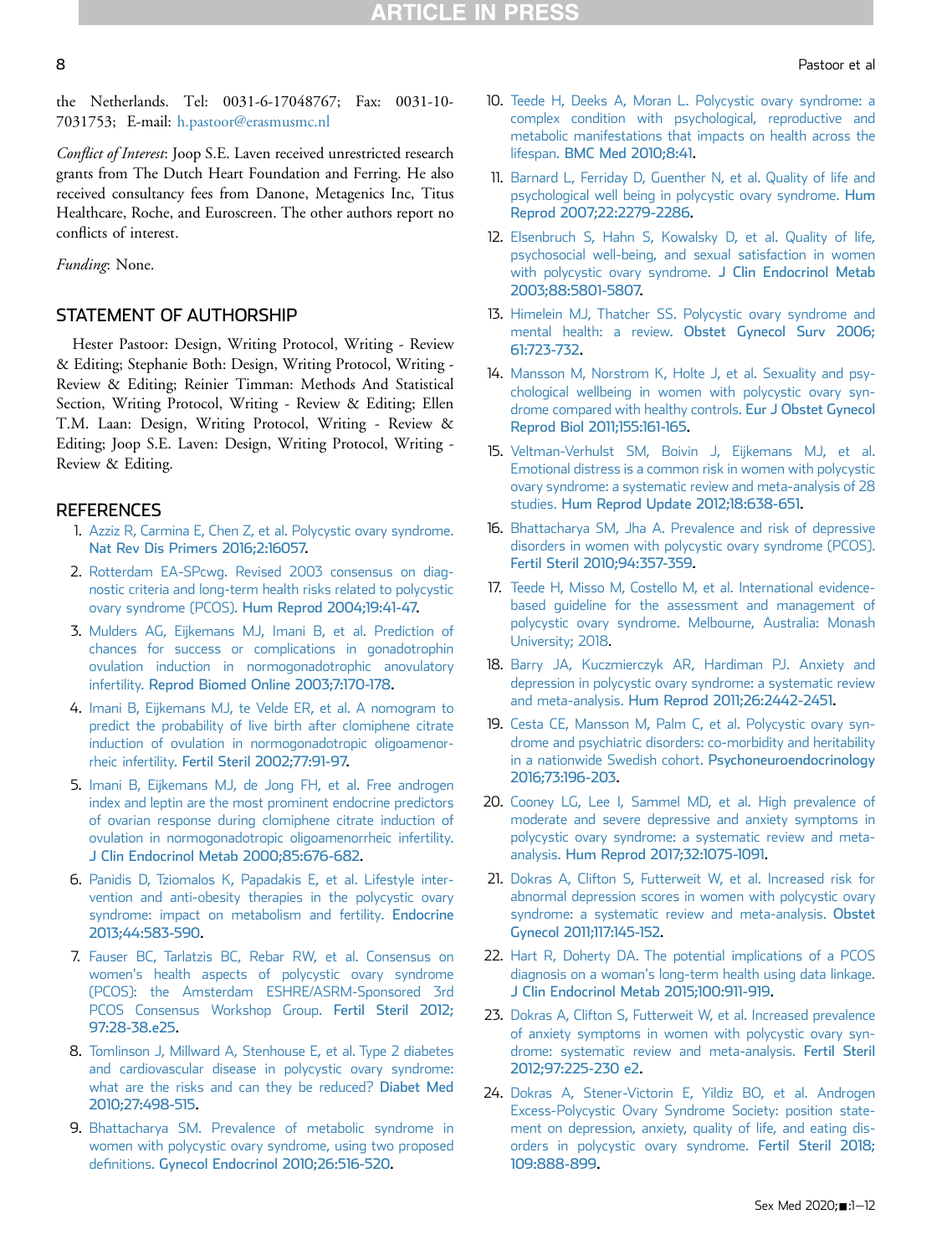- <span id="page-8-0"></span>25. [Deeks A, Gibson-Helm M, Teede H. Negative body image and](http://refhub.elsevier.com/S2050-1161(20)30090-8/sref25) lower self-effi[cacy in women with polycystic ovary syndrome.](http://refhub.elsevier.com/S2050-1161(20)30090-8/sref25) [Brisbain: Medicine ASfHaB; 2010](http://refhub.elsevier.com/S2050-1161(20)30090-8/sref25).
- <span id="page-8-1"></span>26. [Bazarganipour F, Ziaei S, Montazeri A, et al. Body image](http://refhub.elsevier.com/S2050-1161(20)30090-8/sref26) [satisfaction and self-esteem status among the patients](http://refhub.elsevier.com/S2050-1161(20)30090-8/sref26) [with polycystic ovary syndrome.](http://refhub.elsevier.com/S2050-1161(20)30090-8/sref26) Iran J Reprod Med 2013; [11:829-836](http://refhub.elsevier.com/S2050-1161(20)30090-8/sref26).
- <span id="page-8-2"></span>27. [Dawber RP. Guidance for the management of hirsutism.](http://refhub.elsevier.com/S2050-1161(20)30090-8/sref27) Curr [Med Res Opin 2005;21:1227-1234](http://refhub.elsevier.com/S2050-1161(20)30090-8/sref27).
- <span id="page-8-3"></span>28. [Trent M, Austin SB, Rich M, et al. Overweight status of](http://refhub.elsevier.com/S2050-1161(20)30090-8/sref28) [adolescent girls with polycystic ovary syndrome: body mass](http://refhub.elsevier.com/S2050-1161(20)30090-8/sref28) [index as mediator of quality of life.](http://refhub.elsevier.com/S2050-1161(20)30090-8/sref28) Ambul Pediatr 2005; [5:107-111](http://refhub.elsevier.com/S2050-1161(20)30090-8/sref28).
- <span id="page-8-4"></span>29. [Himelein MJ, Thatcher SS. Depression and body image](http://refhub.elsevier.com/S2050-1161(20)30090-8/sref29) [among women with polycystic ovary syndrome.](http://refhub.elsevier.com/S2050-1161(20)30090-8/sref29) J Health [Psychol 2006;11:613-625](http://refhub.elsevier.com/S2050-1161(20)30090-8/sref29).
- <span id="page-8-5"></span>30. [Pastore LM, Patrie JT, Morris WL, et al. Depression symp](http://refhub.elsevier.com/S2050-1161(20)30090-8/sref30)[toms and body dissatisfaction association among polycystic](http://refhub.elsevier.com/S2050-1161(20)30090-8/sref30) ovary syndrome women. [J Psychosom Res 2011;71:270-276](http://refhub.elsevier.com/S2050-1161(20)30090-8/sref30).
- <span id="page-8-6"></span>31. [Fairburn CG, Harrison PJ. Eating disorders.](http://refhub.elsevier.com/S2050-1161(20)30090-8/sref31) Lancet 2003; [361:407-416.](http://refhub.elsevier.com/S2050-1161(20)30090-8/sref31)
- 32. [Hay PJ, Mond J, Buttner P, et al. Eating disorder behaviors are](http://refhub.elsevier.com/S2050-1161(20)30090-8/sref32) increasing: fi[ndings from two sequential community surveys](http://refhub.elsevier.com/S2050-1161(20)30090-8/sref32) in South Australia. [PLoS One 2008;3:e1541.](http://refhub.elsevier.com/S2050-1161(20)30090-8/sref32)
- 33. [Mansson M, Holte J, Landin-Wilhelmsen K, et al. Women with](http://refhub.elsevier.com/S2050-1161(20)30090-8/sref33) [polycystic ovary syndrome are often depressed or anxious](http://refhub.elsevier.com/S2050-1161(20)30090-8/sref33)–a case control study. [Psychoneuroendocrinology 2008;](http://refhub.elsevier.com/S2050-1161(20)30090-8/sref33) [33:1132-1138](http://refhub.elsevier.com/S2050-1161(20)30090-8/sref33).
- <span id="page-8-7"></span>34. [Kalmbach DA, Ciesla JA, Janata JW, et al. Speci](http://refhub.elsevier.com/S2050-1161(20)30090-8/sref34)ficity of [anhedonic depression and anxious arousal with sexual prob](http://refhub.elsevier.com/S2050-1161(20)30090-8/sref34)[lems among sexually healthy young adults.](http://refhub.elsevier.com/S2050-1161(20)30090-8/sref34) J Sex Med 2012; [9:505-513](http://refhub.elsevier.com/S2050-1161(20)30090-8/sref34).
- <span id="page-8-8"></span>35. [Kalmbach DA, Kingsberg SA, Ciesla JA. How changes in](http://refhub.elsevier.com/S2050-1161(20)30090-8/sref35) [depression and anxiety symptoms correspond to variations in](http://refhub.elsevier.com/S2050-1161(20)30090-8/sref35) [female sexual response in a nonclinical sample of young](http://refhub.elsevier.com/S2050-1161(20)30090-8/sref35) women: a daily diary study. [J Sex Med 2014;11:2915-2927.](http://refhub.elsevier.com/S2050-1161(20)30090-8/sref35)
- <span id="page-8-10"></span><span id="page-8-9"></span>36. [Woertman L, van den Brink F. Body image and female](http://refhub.elsevier.com/S2050-1161(20)30090-8/sref36) [sexual functioning and behavior: a review.](http://refhub.elsevier.com/S2050-1161(20)30090-8/sref36) J Sex Res 2012; [49:184-211](http://refhub.elsevier.com/S2050-1161(20)30090-8/sref36).
- <span id="page-8-11"></span>37. [Gonidakis F, Kravvariti V, Varsou E. Sexual function of women](http://refhub.elsevier.com/S2050-1161(20)30090-8/sref37) [suffering from anorexia nervosa and bulimia nervosa.](http://refhub.elsevier.com/S2050-1161(20)30090-8/sref37) J Sex [Marital Ther 2015;41:368-378.](http://refhub.elsevier.com/S2050-1161(20)30090-8/sref37)
- <span id="page-8-12"></span>38. [Pastoor H, Timman R, de Klerk C, et al. Sexual function in](http://refhub.elsevier.com/S2050-1161(20)30090-8/sref38) [women with polycystic ovary syndrome: a systematic re](http://refhub.elsevier.com/S2050-1161(20)30090-8/sref38)view and meta-analysis. [Reprod Biomed Online 2018;](http://refhub.elsevier.com/S2050-1161(20)30090-8/sref38) [37:750-760](http://refhub.elsevier.com/S2050-1161(20)30090-8/sref38).
- 39. [Kolotkin RL, Zunker C, Ostbye T. Sexual functioning and](http://refhub.elsevier.com/S2050-1161(20)30090-8/sref39) obesity: a review. [Obesity \(Silver Spring\) 2012;20:2325-](http://refhub.elsevier.com/S2050-1161(20)30090-8/sref39) [2333.](http://refhub.elsevier.com/S2050-1161(20)30090-8/sref39)
- 40. [Shah MB. Obesity and sexuality in women.](http://refhub.elsevier.com/S2050-1161(20)30090-8/sref40) Obstet Gynecol [Clin North Am 2009;36:347-360; ix](http://refhub.elsevier.com/S2050-1161(20)30090-8/sref40).
- 41. [Borges R, Temido P, Sousa L, et al. Metabolic syndrome and](http://refhub.elsevier.com/S2050-1161(20)30090-8/sref41) sexual (dys)function. [J Sex Med 2009;6:2958-2975](http://refhub.elsevier.com/S2050-1161(20)30090-8/sref41).
- 42. [Miner M, Esposito K, Guay A, et al. Cardiometabolic risk and](http://refhub.elsevier.com/S2050-1161(20)30090-8/sref42) [female sexual health: the Princeton III summary.](http://refhub.elsevier.com/S2050-1161(20)30090-8/sref42) J Sex Med [2012;9:641-651; quiz 52.](http://refhub.elsevier.com/S2050-1161(20)30090-8/sref42)
- 43. [Ferraresi SR, Lara LA, de Sa MF, et al. Current research on](http://refhub.elsevier.com/S2050-1161(20)30090-8/sref43) [how infertility affects the sexuality of men and women.](http://refhub.elsevier.com/S2050-1161(20)30090-8/sref43) [Recent Pat Endocr Metab Immune Drug Discov 2013;](http://refhub.elsevier.com/S2050-1161(20)30090-8/sref43) [7:198-202](http://refhub.elsevier.com/S2050-1161(20)30090-8/sref43).
- 44. [Piva I, Lo Monte G, Graziano A, et al. A literature review on](http://refhub.elsevier.com/S2050-1161(20)30090-8/sref44) [the relationship between infertility and sexual dysfunction:](http://refhub.elsevier.com/S2050-1161(20)30090-8/sref44) [does fun end with baby making?](http://refhub.elsevier.com/S2050-1161(20)30090-8/sref44) Eur J Contracept Reprod [Health Care 2014;19:231-237.](http://refhub.elsevier.com/S2050-1161(20)30090-8/sref44)
- 45. [Wischmann T. Sexual disorders in infertile couples: an update.](http://refhub.elsevier.com/S2050-1161(20)30090-8/sref45) [Curr Opin Obstet Gynecol 2013;25:220-222.](http://refhub.elsevier.com/S2050-1161(20)30090-8/sref45)
- 46. [Wischmann TH. Sexual disorders in infertile couples.](http://refhub.elsevier.com/S2050-1161(20)30090-8/sref46) J Sex [Med 2010;7:1868-1876.](http://refhub.elsevier.com/S2050-1161(20)30090-8/sref46)
- <span id="page-8-13"></span>47. [Kalmbach DA, Pillai V, Kingsberg SA, et al. The transaction](http://refhub.elsevier.com/S2050-1161(20)30090-8/sref47) [between depression and anxiety symptoms and sexual](http://refhub.elsevier.com/S2050-1161(20)30090-8/sref47) [functioning: a prospective study of premenopausal, healthy](http://refhub.elsevier.com/S2050-1161(20)30090-8/sref47) women. [Arch Sex Behav 2015;44:1635-1649](http://refhub.elsevier.com/S2050-1161(20)30090-8/sref47).
- 48. [Waldinger MD. Psychiatric disorders and sexual dysfunction.](http://refhub.elsevier.com/S2050-1161(20)30090-8/sref48) [Handb Clin Neurol 2015;130:469-489.](http://refhub.elsevier.com/S2050-1161(20)30090-8/sref48)
- <span id="page-8-22"></span>49. [van den Brink F, Smeets MA, Hessen DJ, et al. Body satis](http://refhub.elsevier.com/S2050-1161(20)30090-8/sref49)[faction and sexual health in Dutch female university students.](http://refhub.elsevier.com/S2050-1161(20)30090-8/sref49) [J Sex Res 2013;50:786-794](http://refhub.elsevier.com/S2050-1161(20)30090-8/sref49).
- <span id="page-8-14"></span>50. [Basson R. Using a different model for female sexual response](http://refhub.elsevier.com/S2050-1161(20)30090-8/sref50) [to address women's problematic low sexual desire.](http://refhub.elsevier.com/S2050-1161(20)30090-8/sref50) J Sex [Marital Ther 2001;27:395-403](http://refhub.elsevier.com/S2050-1161(20)30090-8/sref50).
- <span id="page-8-15"></span>51. [Both S, Laan E, Schultz WW. Disorders in sexual desire and](http://refhub.elsevier.com/S2050-1161(20)30090-8/sref51) [sexual arousal in women, a 2010 state of the art.](http://refhub.elsevier.com/S2050-1161(20)30090-8/sref51) [J Psychosom Obstet Gynaecol 2010;31:207-218](http://refhub.elsevier.com/S2050-1161(20)30090-8/sref51).
- <span id="page-8-16"></span>52. [Bancroft J. Sexual effects of androgens in women: some](http://refhub.elsevier.com/S2050-1161(20)30090-8/sref52) theoretical considerations. [Fertil Steril 2002;77 Suppl](http://refhub.elsevier.com/S2050-1161(20)30090-8/sref52) [4:S55-S59.](http://refhub.elsevier.com/S2050-1161(20)30090-8/sref52)
- <span id="page-8-18"></span>53. [van Lunsen RH, Laan E. Genital vascular responsiveness and](http://refhub.elsevier.com/S2050-1161(20)30090-8/sref53) [sexual feelings in midlife women: psychophysiologic, brain,](http://refhub.elsevier.com/S2050-1161(20)30090-8/sref53) [and genital imaging studies.](http://refhub.elsevier.com/S2050-1161(20)30090-8/sref53) Menopause 2004;11(6 Pt [2\):741-748.](http://refhub.elsevier.com/S2050-1161(20)30090-8/sref53)
- 54. [Davis SR, Guay AT, Shifren JL, et al. Endocrine aspects of](http://refhub.elsevier.com/S2050-1161(20)30090-8/sref54) female sexual dysfunction. [J Sex Med 2004;1:82-86.](http://refhub.elsevier.com/S2050-1161(20)30090-8/sref54)
- <span id="page-8-17"></span>55. [van Lunsen RH, Laan E. Sex, hormones and the brain.](http://refhub.elsevier.com/S2050-1161(20)30090-8/sref55) Eur J [Contracept Reprod Health Care 1997;2:247-251.](http://refhub.elsevier.com/S2050-1161(20)30090-8/sref55)
- <span id="page-8-21"></span>56. [Wylie K, Rees M, Hackett G, et al. Androgens, health and](http://refhub.elsevier.com/S2050-1161(20)30090-8/sref56) [sexuality in women and men.](http://refhub.elsevier.com/S2050-1161(20)30090-8/sref56) Hum Fertil (Camb) 2010; [13:277-297.](http://refhub.elsevier.com/S2050-1161(20)30090-8/sref56)
- <span id="page-8-20"></span>57. [Wierman ME, Nappi RE, Avis N, et al. Endocrine aspects of](http://refhub.elsevier.com/S2050-1161(20)30090-8/sref57) women's sexual function. [J Sex Med 2010;7\(1 Pt 2\):561-](http://refhub.elsevier.com/S2050-1161(20)30090-8/sref57) [585](http://refhub.elsevier.com/S2050-1161(20)30090-8/sref57).
- 58. [Basson R, Brotto LA, Petkau AJ, et al. Role of androgens in](http://refhub.elsevier.com/S2050-1161(20)30090-8/sref58) women's sexual dysfunction. [Menopause 2010;17:962-971.](http://refhub.elsevier.com/S2050-1161(20)30090-8/sref58)
- 59. [Davis SR, Davison SL, Donath S, et al. Circulating androgen](http://refhub.elsevier.com/S2050-1161(20)30090-8/sref59) [levels and self-reported sexual function in women.](http://refhub.elsevier.com/S2050-1161(20)30090-8/sref59) JAMA [2005;294:91-96](http://refhub.elsevier.com/S2050-1161(20)30090-8/sref59).
- <span id="page-8-19"></span>60. [Ledoux J. The emotional brain. New York, NY: Simon and](http://refhub.elsevier.com/S2050-1161(20)30090-8/sref60) [Schuster; 1996](http://refhub.elsevier.com/S2050-1161(20)30090-8/sref60).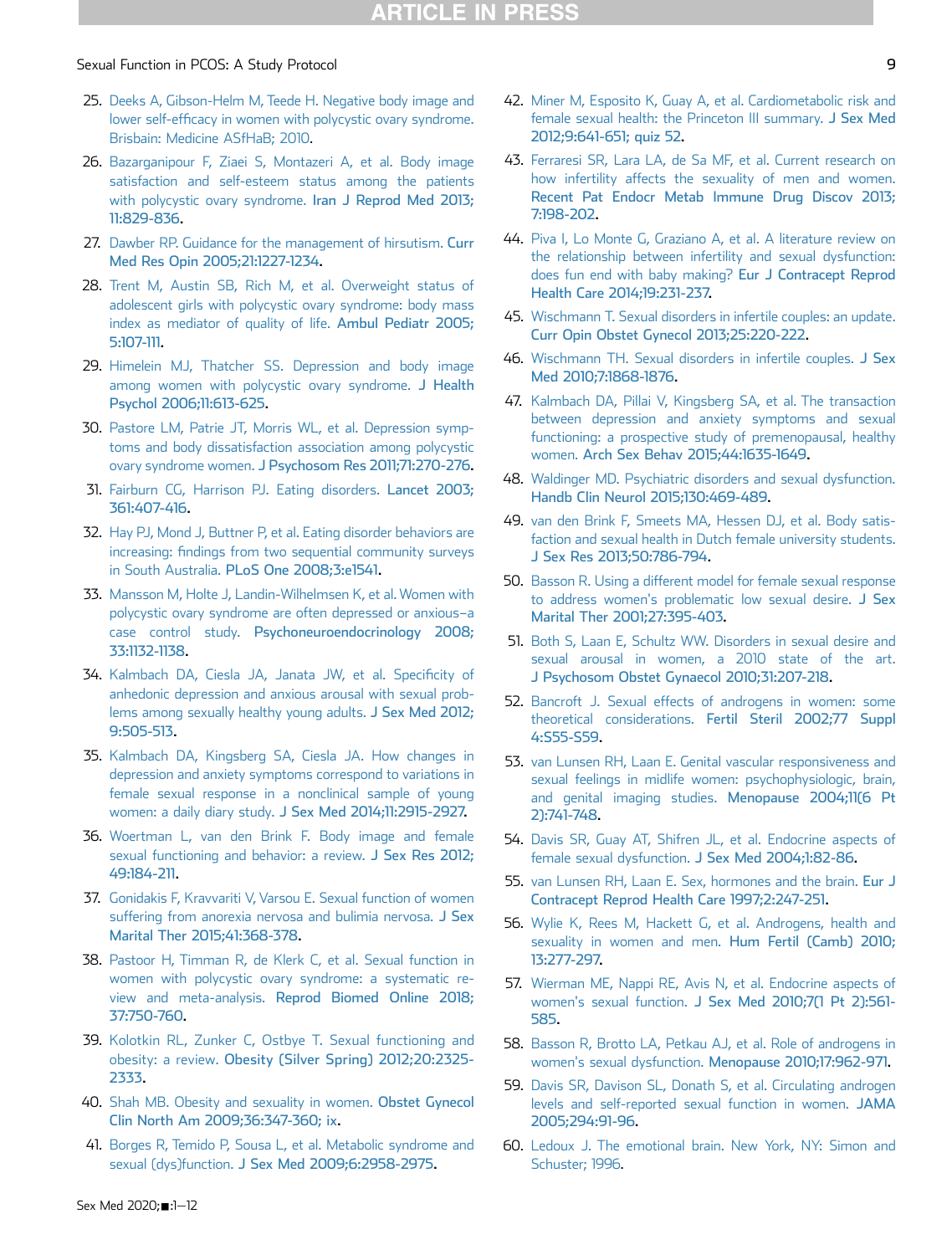- <span id="page-9-0"></span>61. [Traish AM, Botchevar E, Kim NN. Biochemical factors](http://refhub.elsevier.com/S2050-1161(20)30090-8/sref61) [modulating female genital sexual arousal physiology.](http://refhub.elsevier.com/S2050-1161(20)30090-8/sref61) J Sex [Med 2010;7:2925-2946](http://refhub.elsevier.com/S2050-1161(20)30090-8/sref61).
- <span id="page-9-1"></span>62. [Corona G, Isidori AM, Buvat J, et al. Testosterone supple](http://refhub.elsevier.com/S2050-1161(20)30090-8/sref62)[mentation and sexual function: a meta-analysis study.](http://refhub.elsevier.com/S2050-1161(20)30090-8/sref62) J Sex [Med 2014;11:1577-1592.](http://refhub.elsevier.com/S2050-1161(20)30090-8/sref62)
- <span id="page-9-2"></span>63. [Rastrelli G, Corona G, Tarocchi M, et al. How to de](http://refhub.elsevier.com/S2050-1161(20)30090-8/sref63)fine [hypogonadism? Results from a population of men consul](http://refhub.elsevier.com/S2050-1161(20)30090-8/sref63)[ting for sexual dysfunction.](http://refhub.elsevier.com/S2050-1161(20)30090-8/sref63) J Endocrinol Invest 2016; [39:473-484](http://refhub.elsevier.com/S2050-1161(20)30090-8/sref63).
- <span id="page-9-3"></span>64. [Barton DL, Wender DB, Sloan JA, et al. Randomized](http://refhub.elsevier.com/S2050-1161(20)30090-8/sref64) [controlled trial to evaluate transdermal testosterone in female](http://refhub.elsevier.com/S2050-1161(20)30090-8/sref64) [cancer survivors with decreased libido; North Central Cancer](http://refhub.elsevier.com/S2050-1161(20)30090-8/sref64) [Treatment Group protocol N02C3.](http://refhub.elsevier.com/S2050-1161(20)30090-8/sref64) J Natl Cancer Inst 2007; [99:672-679](http://refhub.elsevier.com/S2050-1161(20)30090-8/sref64).
- 65. [Buster JE, Kingsberg SA, Aguirre O, et al. Testosterone](http://refhub.elsevier.com/S2050-1161(20)30090-8/sref65) [patch for low sexual desire in surgically menopausal](http://refhub.elsevier.com/S2050-1161(20)30090-8/sref65) women: a randomized trial. [Obstet Gynecol 2005;105\(5 Pt](http://refhub.elsevier.com/S2050-1161(20)30090-8/sref65) [1\):944-952](http://refhub.elsevier.com/S2050-1161(20)30090-8/sref65).
- 66. [Davis SR, van der Mooren MJ, van Lunsen RH, et al. Ef](http://refhub.elsevier.com/S2050-1161(20)30090-8/sref66)ficacy [and safety of a testosterone patch for the treatment of](http://refhub.elsevier.com/S2050-1161(20)30090-8/sref66) [hypoactive sexual desire disorder in surgically menopausal](http://refhub.elsevier.com/S2050-1161(20)30090-8/sref66) [women: a randomized, placebo-controlled trial.](http://refhub.elsevier.com/S2050-1161(20)30090-8/sref66) Menopause [2006;13:387-396.](http://refhub.elsevier.com/S2050-1161(20)30090-8/sref66)
- 67. [Floter A, Nathorst-Boos J, Carlstrom K, et al. Addition of](http://refhub.elsevier.com/S2050-1161(20)30090-8/sref67) [testosterone to estrogen replacement therapy in oophorec](http://refhub.elsevier.com/S2050-1161(20)30090-8/sref67)[tomized women: effects on sexuality and well-being.](http://refhub.elsevier.com/S2050-1161(20)30090-8/sref67) [Climacteric 2002;5:357-365](http://refhub.elsevier.com/S2050-1161(20)30090-8/sref67).
- 68. [Huang G, Basaria S, Travison TG, et al. Testosterone dose](http://refhub.elsevier.com/S2050-1161(20)30090-8/sref68)[response relationships in hysterectomized women with or](http://refhub.elsevier.com/S2050-1161(20)30090-8/sref68) [without oophorectomy: effects on sexual function, body](http://refhub.elsevier.com/S2050-1161(20)30090-8/sref68) [composition, muscle performance and physical function in a](http://refhub.elsevier.com/S2050-1161(20)30090-8/sref68) randomized trial. [Menopause 2014;21:612-623.](http://refhub.elsevier.com/S2050-1161(20)30090-8/sref68)
- 69. [Shifren JL, Braunstein GD, Simon JA, et al. Transdermal](http://refhub.elsevier.com/S2050-1161(20)30090-8/sref69) [testosterone treatment in women with impaired sexual](http://refhub.elsevier.com/S2050-1161(20)30090-8/sref69) [function after oophorectomy.](http://refhub.elsevier.com/S2050-1161(20)30090-8/sref69) N Engl J Med 2000; [343:682-688.](http://refhub.elsevier.com/S2050-1161(20)30090-8/sref69)
- 70. [Simon J, Braunstein G, Nachtigall L, et al. Testosterone patch](http://refhub.elsevier.com/S2050-1161(20)30090-8/sref70) [increases sexual activity and desire in surgically menopausal](http://refhub.elsevier.com/S2050-1161(20)30090-8/sref70) [women with hypoactive sexual desire disorder.](http://refhub.elsevier.com/S2050-1161(20)30090-8/sref70) J Clin Endo[crinol Metab 2005;90:5226-5233](http://refhub.elsevier.com/S2050-1161(20)30090-8/sref70).
- <span id="page-9-4"></span>71. [Laan ETM, Prins JM, van Lunsen RHW, et al. Testosterone](http://refhub.elsevier.com/S2050-1161(20)30090-8/sref71) insuffi[ciency in human immunode](http://refhub.elsevier.com/S2050-1161(20)30090-8/sref71)ficiency virus-infected [women: a cross-sectional study.](http://refhub.elsevier.com/S2050-1161(20)30090-8/sref71) Sex Med 2019;7:72-79.
- <span id="page-9-5"></span>72. [Chamberlain NL, Driver ED, Miesfeld RL. The length and](http://refhub.elsevier.com/S2050-1161(20)30090-8/sref72) [location of CAG trinucleotide repeats in the androgen receptor](http://refhub.elsevier.com/S2050-1161(20)30090-8/sref72) [N-terminal domain affect transactivation function.](http://refhub.elsevier.com/S2050-1161(20)30090-8/sref72) Nucleic [Acids Res 1994;22:3181-3186.](http://refhub.elsevier.com/S2050-1161(20)30090-8/sref72)
- 73. [Hickey T, Chandy A, Norman RJ. The androgen receptor CAG](http://refhub.elsevier.com/S2050-1161(20)30090-8/sref73) [repeat polymorphism and X-chromosome inactivation in](http://refhub.elsevier.com/S2050-1161(20)30090-8/sref73) [Australian Caucasian women with infertility related to poly](http://refhub.elsevier.com/S2050-1161(20)30090-8/sref73)cystic ovary syndrome. [J Clin Endocrinol Metab 2002;](http://refhub.elsevier.com/S2050-1161(20)30090-8/sref73) [87:161-165](http://refhub.elsevier.com/S2050-1161(20)30090-8/sref73).
- 74. [Mifsud A, Ramirez S, Yong EL. Androgen receptor gene CAG](http://refhub.elsevier.com/S2050-1161(20)30090-8/sref74) [trinucleotide repeats in anovulatory infertility and polycystic](http://refhub.elsevier.com/S2050-1161(20)30090-8/sref74) ovaries. [J Clin Endocrinol Metab 2000;85:3484-3488](http://refhub.elsevier.com/S2050-1161(20)30090-8/sref74).
- 75. [Lin LH, Baracat MC, Maciel GA, et al. Androgen receptor gene](http://refhub.elsevier.com/S2050-1161(20)30090-8/sref75) [polymorphism and polycystic ovary syndrome.](http://refhub.elsevier.com/S2050-1161(20)30090-8/sref75) Int J Gynaecol [Obstet 2013;120:115-118](http://refhub.elsevier.com/S2050-1161(20)30090-8/sref75).
- 76. [Ropelato MG, Rudaz MC, Escobar ME, et al. Acute effects of](http://refhub.elsevier.com/S2050-1161(20)30090-8/sref76) [testosterone infusion on the serum luteinizing hormone](http://refhub.elsevier.com/S2050-1161(20)30090-8/sref76) profi[le in eumenorrheic and polycystic ovary syndrome ado](http://refhub.elsevier.com/S2050-1161(20)30090-8/sref76)lescents. [J Clin Endocrinol Metab 2009;94:3602-3610](http://refhub.elsevier.com/S2050-1161(20)30090-8/sref76).
- 77. [Peng CY, Xie HJ, Guo ZF, et al. The association between](http://refhub.elsevier.com/S2050-1161(20)30090-8/sref77) [androgen receptor gene CAG polymorphism and polycystic](http://refhub.elsevier.com/S2050-1161(20)30090-8/sref77) [ovary syndrome: a case-control study and meta-analysis.](http://refhub.elsevier.com/S2050-1161(20)30090-8/sref77) [J Assist Reprod Genet 2014;31:1211-1219.](http://refhub.elsevier.com/S2050-1161(20)30090-8/sref77)
- 78. [Wang R, Goodarzi MO, Xiong T, et al. Negative association](http://refhub.elsevier.com/S2050-1161(20)30090-8/sref78) [between androgen receptor gene CAG repeat polymorphism](http://refhub.elsevier.com/S2050-1161(20)30090-8/sref78) [and polycystic ovary syndrome? A systematic review and](http://refhub.elsevier.com/S2050-1161(20)30090-8/sref78) meta-analysis. [Mol Hum Reprod 2012;18:498-509](http://refhub.elsevier.com/S2050-1161(20)30090-8/sref78).
- 79. [Zhang T, Liang W, Fang M, et al. Association of the CAG](http://refhub.elsevier.com/S2050-1161(20)30090-8/sref79) [repeat polymorphisms in androgen receptor gene with poly](http://refhub.elsevier.com/S2050-1161(20)30090-8/sref79)[cystic ovary syndrome: a systemic review and meta-analysis.](http://refhub.elsevier.com/S2050-1161(20)30090-8/sref79) [Gene 2013;524:161-167.](http://refhub.elsevier.com/S2050-1161(20)30090-8/sref79)
- <span id="page-9-6"></span>80. [Nenonen HA, Giwercman A, Hallengren E, et al. Non-linear](http://refhub.elsevier.com/S2050-1161(20)30090-8/sref80) [association between androgen receptor CAG repeat length](http://refhub.elsevier.com/S2050-1161(20)30090-8/sref80) [and risk of male subfertility](http://refhub.elsevier.com/S2050-1161(20)30090-8/sref80)-a meta-analysis. Int J Androl [2011;34:327-332.](http://refhub.elsevier.com/S2050-1161(20)30090-8/sref80)
- <span id="page-9-8"></span><span id="page-9-7"></span>81. [Wahlin-Jacobsen S, Flanagan JN, Pedersen AT, et al.](http://refhub.elsevier.com/S2050-1161(20)30090-8/sref81) [Androgen receptor polymorphism and female sexual function](http://refhub.elsevier.com/S2050-1161(20)30090-8/sref81) and desire. [J Sex Med 2018;15:1537-1546](http://refhub.elsevier.com/S2050-1161(20)30090-8/sref81).
- 82. [Kalantaridou SN, Vanderhoof VH, Calis KA, et al. Sexual](http://refhub.elsevier.com/S2050-1161(20)30090-8/sref82) [function in young women with spontaneous 46,XX primary](http://refhub.elsevier.com/S2050-1161(20)30090-8/sref82) ovarian insufficiency. [Fertil Steril 2008;90:1805-1811](http://refhub.elsevier.com/S2050-1161(20)30090-8/sref82).
- 83. [Orshan SA, Ventura JL, Covington SN, et al. Women with](http://refhub.elsevier.com/S2050-1161(20)30090-8/sref83) [spontaneous 46,XX primary ovarian insuf](http://refhub.elsevier.com/S2050-1161(20)30090-8/sref83)ficiency [\(hypergonadotropic hypogonadism\) have lower perceived](http://refhub.elsevier.com/S2050-1161(20)30090-8/sref83) [social support than control women.](http://refhub.elsevier.com/S2050-1161(20)30090-8/sref83) Fertil Steril 2009; [92:688-693.](http://refhub.elsevier.com/S2050-1161(20)30090-8/sref83)
- 84. [Sterling EW, Nelson LM. From victim to survivor to thriver:](http://refhub.elsevier.com/S2050-1161(20)30090-8/sref84) [helping women with primary ovarian insuf](http://refhub.elsevier.com/S2050-1161(20)30090-8/sref84)ficiency integrate [recovery, self-management, and wellness.](http://refhub.elsevier.com/S2050-1161(20)30090-8/sref84) Semin Reprod [Med 2011;29:353-361.](http://refhub.elsevier.com/S2050-1161(20)30090-8/sref84)
- 85. [Bakalov VK, Gutin L, Cheng CM, et al. Autoimmune disorders](http://refhub.elsevier.com/S2050-1161(20)30090-8/sref85) [in women with turner syndrome and women with karyotyp](http://refhub.elsevier.com/S2050-1161(20)30090-8/sref85)[ically normal primary ovarian insuf](http://refhub.elsevier.com/S2050-1161(20)30090-8/sref85)ficiency. J Autoimmun [2012;38:315-321.](http://refhub.elsevier.com/S2050-1161(20)30090-8/sref85)
- 86. [Graham CA, Bancroft J, Doll HA, et al. Does oral](http://refhub.elsevier.com/S2050-1161(20)30090-8/sref86) [contraceptive-induced reduction in free testosterone](http://refhub.elsevier.com/S2050-1161(20)30090-8/sref86) [adversely affect the sexuality or mood of women?](http://refhub.elsevier.com/S2050-1161(20)30090-8/sref86) Psycho[neuroendocrinology 2007;32:246-255.](http://refhub.elsevier.com/S2050-1161(20)30090-8/sref86)
- 87. [Nelson LM. One world, one woman: a transformational](http://refhub.elsevier.com/S2050-1161(20)30090-8/sref87) [leader's approach to primary ovarian insuf](http://refhub.elsevier.com/S2050-1161(20)30090-8/sref87)ficiency. Meno[pause 2011;18:480-487.](http://refhub.elsevier.com/S2050-1161(20)30090-8/sref87)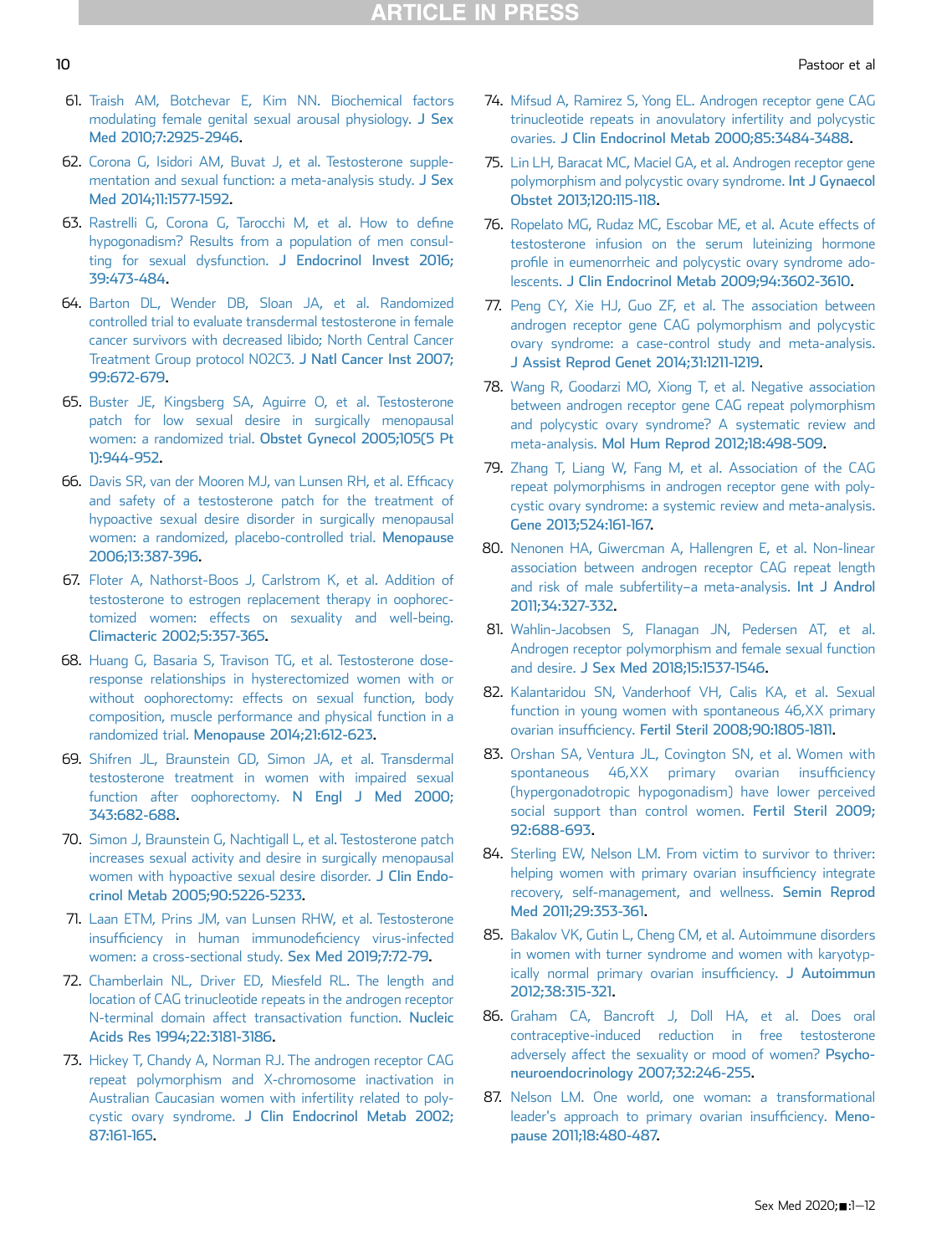- <span id="page-10-2"></span>88. [Nelson LM. One world, one woman: a kyosei approach to](http://refhub.elsevier.com/S2050-1161(20)30090-8/sref88) primary ovarian insufficiency. [Semin Reprod Med 2011;](http://refhub.elsevier.com/S2050-1161(20)30090-8/sref88) [29:279-282.](http://refhub.elsevier.com/S2050-1161(20)30090-8/sref88)
- <span id="page-10-3"></span>89. [de Almeida DM, Benetti-Pinto CL, Makuch MY. Sexual](http://refhub.elsevier.com/S2050-1161(20)30090-8/sref89) [function of women with premature ovarian failure.](http://refhub.elsevier.com/S2050-1161(20)30090-8/sref89) Meno[pause 2011;18:262-266.](http://refhub.elsevier.com/S2050-1161(20)30090-8/sref89)
- <span id="page-10-0"></span>90. [Stuckey BG. Female sexual function and dysfunction in the](http://refhub.elsevier.com/S2050-1161(20)30090-8/sref90) reproductive years: the infl[uence of endogenous and exoge](http://refhub.elsevier.com/S2050-1161(20)30090-8/sref90)nous sex hormones. [J Sex Med 2008;5:2282-2290](http://refhub.elsevier.com/S2050-1161(20)30090-8/sref90).
- 91. [Nelson LM. Clinical practice. Primary ovarian insuf](http://refhub.elsevier.com/S2050-1161(20)30090-8/sref91)ficiency. [N Engl J Med 2009;360:606-614](http://refhub.elsevier.com/S2050-1161(20)30090-8/sref91).
- <span id="page-10-1"></span>92. [Zimmerman XY. Androgen restored contraception. Utrecht,](http://refhub.elsevier.com/S2050-1161(20)30090-8/sref92) [the Netherlands: Utrecht University; 2014.](http://refhub.elsevier.com/S2050-1161(20)30090-8/sref92)
- <span id="page-10-4"></span>93. [Graham CA, Ramos R, Bancroft J, et al. The effects of ste](http://refhub.elsevier.com/S2050-1161(20)30090-8/sref93)[roidal contraceptives on the well-being and sexuality of](http://refhub.elsevier.com/S2050-1161(20)30090-8/sref93) [women: a double-blind, placebo-controlled, two-centre study](http://refhub.elsevier.com/S2050-1161(20)30090-8/sref93) [of combined and progestogen-only methods.](http://refhub.elsevier.com/S2050-1161(20)30090-8/sref93) Contraception [1995;52:363-369](http://refhub.elsevier.com/S2050-1161(20)30090-8/sref93).
- <span id="page-10-5"></span>94. [Caruso S, Rugolo S, Agnello C, et al. Quality of sexual life in](http://refhub.elsevier.com/S2050-1161(20)30090-8/sref94) [hyperandrogenic women treated with an oral contraceptive](http://refhub.elsevier.com/S2050-1161(20)30090-8/sref94) [containing chlormadinone acetate.](http://refhub.elsevier.com/S2050-1161(20)30090-8/sref94) J Sex Med 2009;6:3376- [3384](http://refhub.elsevier.com/S2050-1161(20)30090-8/sref94).
- <span id="page-10-6"></span>95. [Conaglen HM, Conaglen JV. Sexual desire in women pre](http://refhub.elsevier.com/S2050-1161(20)30090-8/sref95)[senting for antiandrogen therapy.](http://refhub.elsevier.com/S2050-1161(20)30090-8/sref95) J Sex Marital Ther 2003; [29:255-267.](http://refhub.elsevier.com/S2050-1161(20)30090-8/sref95)
- <span id="page-10-7"></span>96. [Caldwell ASL, Edwards MC, Desai R, et al. Neuroendocrine](http://refhub.elsevier.com/S2050-1161(20)30090-8/sref96) [androgen action is a key extraovarian mediator in the devel](http://refhub.elsevier.com/S2050-1161(20)30090-8/sref96)[opment of polycystic ovary syndrome.](http://refhub.elsevier.com/S2050-1161(20)30090-8/sref96) Proc Natl Acad Sci U [S A 2017;114:E3334-E3343](http://refhub.elsevier.com/S2050-1161(20)30090-8/sref96).
- <span id="page-10-8"></span>97. Witchel SF, Oberfi[eld SE, Pena AS. Polycystic ovary](http://refhub.elsevier.com/S2050-1161(20)30090-8/sref97) [syndrome: pathophysiology, presentation, and treatment](http://refhub.elsevier.com/S2050-1161(20)30090-8/sref97) [with emphasis on adolescent girls.](http://refhub.elsevier.com/S2050-1161(20)30090-8/sref97) J Endocr Soc 2019; [3:1545-1573.](http://refhub.elsevier.com/S2050-1161(20)30090-8/sref97)
- <span id="page-10-9"></span>98. [Battaglia C, Nappi RE, Mancini F, et al. PCOS, sexuality, and](http://refhub.elsevier.com/S2050-1161(20)30090-8/sref98) [clitoral vascularisation: a pilot study.](http://refhub.elsevier.com/S2050-1161(20)30090-8/sref98) J Sex Med 2008; [5:2886-2894.](http://refhub.elsevier.com/S2050-1161(20)30090-8/sref98)
- <span id="page-10-10"></span>99. [Bancroft J, Wu FC. Changes in erectile responsiveness](http://refhub.elsevier.com/S2050-1161(20)30090-8/sref99) [during androgen replacement therapy.](http://refhub.elsevier.com/S2050-1161(20)30090-8/sref99) Arch Sex Behav [1983;12:59-66](http://refhub.elsevier.com/S2050-1161(20)30090-8/sref99).
- <span id="page-10-11"></span>100. [Laan E, van Lunsen RH. Hormones and sexuality in post](http://refhub.elsevier.com/S2050-1161(20)30090-8/sref100)[menopausal women: a psychophysiological study.](http://refhub.elsevier.com/S2050-1161(20)30090-8/sref100) [J Psychosom Obstet Gynaecol 1997;18:126-133](http://refhub.elsevier.com/S2050-1161(20)30090-8/sref100).
- <span id="page-10-13"></span>101. [ter Kuile MM, Brauer M, Laan E. The female sexual function](http://refhub.elsevier.com/S2050-1161(20)30090-8/sref101) [index \(FSFI\) and the female sexual distress scale \(FSDS\):](http://refhub.elsevier.com/S2050-1161(20)30090-8/sref101) [psychometric properties within a Dutch population.](http://refhub.elsevier.com/S2050-1161(20)30090-8/sref101) J Sex [Marital Ther 2006;32:289-304.](http://refhub.elsevier.com/S2050-1161(20)30090-8/sref101)
- <span id="page-10-14"></span>102. [Spector IP, Carey MP, Steinberg L. The sexual desire in](http://refhub.elsevier.com/S2050-1161(20)30090-8/sref102)[ventory: development, factor structure, and evidence of reli](http://refhub.elsevier.com/S2050-1161(20)30090-8/sref102)ability. [J Sex Marital Ther 1996;22:175-190](http://refhub.elsevier.com/S2050-1161(20)30090-8/sref102).
- <span id="page-10-15"></span>103. [Forbes MK, Baillie AJ, Schniering CA. Critical](http://refhub.elsevier.com/S2050-1161(20)30090-8/sref103) flaws in the [female sexual function index and the international index of](http://refhub.elsevier.com/S2050-1161(20)30090-8/sref103) erectile function. [J Sex Res 2014;51:485-491.](http://refhub.elsevier.com/S2050-1161(20)30090-8/sref103)
- <span id="page-10-16"></span>104. [Snell WE, Papini DR. The sexuality scale - an instrument to](http://refhub.elsevier.com/S2050-1161(20)30090-8/sref104) [measure sexual-esteem, sexual-depression, and sexual-pre](http://refhub.elsevier.com/S2050-1161(20)30090-8/sref104)occupation. [J Sex Res 1989;26:256-263.](http://refhub.elsevier.com/S2050-1161(20)30090-8/sref104)
- <span id="page-10-17"></span>105. [Everaert J, Koster EHW, Schacht R, et al. Evaluatie van de](http://refhub.elsevier.com/S2050-1161(20)30090-8/sref105) [psychometrische eigenschappen van de Rosenberg zelf](http://refhub.elsevier.com/S2050-1161(20)30090-8/sref105)[waardeschaal in een poliklinische psychiatrische populatie.](http://refhub.elsevier.com/S2050-1161(20)30090-8/sref105) [Gedragstherapie 2010;43:307-317.](http://refhub.elsevier.com/S2050-1161(20)30090-8/sref105)
- 106. [Rosenberg M. Society and the adolescent self-image.](http://refhub.elsevier.com/S2050-1161(20)30090-8/sref106) [Princeton, NJ: Princeton University Press; 1965](http://refhub.elsevier.com/S2050-1161(20)30090-8/sref106).
- 107. [Rosenberg M. Conceiving the self. New York, NY: Basic](http://refhub.elsevier.com/S2050-1161(20)30090-8/sref107) [Books; 1979.](http://refhub.elsevier.com/S2050-1161(20)30090-8/sref107)
- <span id="page-10-18"></span>108. [Wiederman MW. Women's body image self-consciousness](http://refhub.elsevier.com/S2050-1161(20)30090-8/sref108) [during physical intimacy with a partner.](http://refhub.elsevier.com/S2050-1161(20)30090-8/sref108) J Sex Res 2000; [37:60-68](http://refhub.elsevier.com/S2050-1161(20)30090-8/sref108).
- <span id="page-10-19"></span>109. [Brown TA, Cash TF, Mikulka PJ. Attitudinal body-image](http://refhub.elsevier.com/S2050-1161(20)30090-8/sref109) [assessment: factor analysis of the body-self relations ques](http://refhub.elsevier.com/S2050-1161(20)30090-8/sref109)tionnaire. [J Pers Assess 1990;55:135-144](http://refhub.elsevier.com/S2050-1161(20)30090-8/sref109).
- <span id="page-10-20"></span>110. [Spinhoven P, Ormel J, Sloekers PP, et al. A validation study](http://refhub.elsevier.com/S2050-1161(20)30090-8/sref110) [of the hospital anxiety and depression scale \(HADS\) in](http://refhub.elsevier.com/S2050-1161(20)30090-8/sref110) [different groups of Dutch subjects.](http://refhub.elsevier.com/S2050-1161(20)30090-8/sref110) Psychol Med 1997; [27:363-370](http://refhub.elsevier.com/S2050-1161(20)30090-8/sref110).
- <span id="page-10-21"></span>111. [Zigmond AS, Snaith RP. The hospital anxiety and depression](http://refhub.elsevier.com/S2050-1161(20)30090-8/sref111) scale. [Acta Psychiatr Scand 1983;67:361-370](http://refhub.elsevier.com/S2050-1161(20)30090-8/sref111).
- <span id="page-10-22"></span>112. [Kooiman CG, Ouwehand AW, ter Kuile MM. The sexual](http://refhub.elsevier.com/S2050-1161(20)30090-8/sref112) [and physical abuse questionnaire \(SPAQ\). A screening](http://refhub.elsevier.com/S2050-1161(20)30090-8/sref112) [instrument for adults to assess past and current expe](http://refhub.elsevier.com/S2050-1161(20)30090-8/sref112)riences of abuse. [Child Abuse Negl 2002;26:939-953](http://refhub.elsevier.com/S2050-1161(20)30090-8/sref112).
- <span id="page-10-23"></span>113. [Graham CA, Sanders SA, Milhausen RR. The sexual excita](http://refhub.elsevier.com/S2050-1161(20)30090-8/sref113)[tion/sexual inhibition inventory for women: psychometric](http://refhub.elsevier.com/S2050-1161(20)30090-8/sref113) properties. [Arch Sex Behav 2006;35:397-409.](http://refhub.elsevier.com/S2050-1161(20)30090-8/sref113)
- <span id="page-10-24"></span>114. [Busby DM, Christensen C, Crane DR, et al. A revision of the](http://refhub.elsevier.com/S2050-1161(20)30090-8/sref114) [dyadic adjustment scale for use with distressed and non](http://refhub.elsevier.com/S2050-1161(20)30090-8/sref114)[distressed couples - construct hierarchy and multidimensional](http://refhub.elsevier.com/S2050-1161(20)30090-8/sref114) scales. [J Marital Fam Ther 1995;21:289-308](http://refhub.elsevier.com/S2050-1161(20)30090-8/sref114).
- <span id="page-10-25"></span>115. [Crane DR, Middleton KC, Bean RA. Establishing criterion scores](http://refhub.elsevier.com/S2050-1161(20)30090-8/sref115) [for the Kansas marital satisfaction scale and the revised dyadic](http://refhub.elsevier.com/S2050-1161(20)30090-8/sref115) adjustment scale. [Am J Fam Ther 2000;28:53-60.](http://refhub.elsevier.com/S2050-1161(20)30090-8/sref115)
- <span id="page-10-26"></span>116. [Both S, Ter Kuile M, Enzlin P, et al. Sexual response in women](http://refhub.elsevier.com/S2050-1161(20)30090-8/sref116) [with type 1 diabetes mellitus: a controlled laboratory study](http://refhub.elsevier.com/S2050-1161(20)30090-8/sref116) measuring vaginal blood fl[ow and subjective sexual arousal.](http://refhub.elsevier.com/S2050-1161(20)30090-8/sref116) [Arch Sex Behav 2015;44:1573-1587.](http://refhub.elsevier.com/S2050-1161(20)30090-8/sref116)
- <span id="page-10-27"></span>117. [Vlug MS, Laan ET, van Lunsen RH, et al. Genital and](http://refhub.elsevier.com/S2050-1161(20)30090-8/sref117) [subjective sexual response in women after restorative](http://refhub.elsevier.com/S2050-1161(20)30090-8/sref117) [proctocolectomy with ileal pouch anal anastomosis](http://refhub.elsevier.com/S2050-1161(20)30090-8/sref117)–a prospective clinical trial. [J Sex Med 2010;7:2509-2520](http://refhub.elsevier.com/S2050-1161(20)30090-8/sref117).
- <span id="page-10-28"></span>118. [Both S, Kluivers K, Ten Kate-Booij M, et al. Sexual response in](http://refhub.elsevier.com/S2050-1161(20)30090-8/sref118) [women with Mayer-Rokitansky-Kuster-Hauser syndrome](http://refhub.elsevier.com/S2050-1161(20)30090-8/sref118) [with a nonsurgical neovagina.](http://refhub.elsevier.com/S2050-1161(20)30090-8/sref118) Am J Obstet Gynecol 2018; [219:283.e1-283.e8.](http://refhub.elsevier.com/S2050-1161(20)30090-8/sref118)
- <span id="page-10-12"></span>119. [Brauer M, ter Kuile MM, Laan E. The Female Sexual Function](http://refhub.elsevier.com/S2050-1161(20)30090-8/sref119) [Index \(FSFI\) and the Female Sexual Distress Scale \(FSDS\):](http://refhub.elsevier.com/S2050-1161(20)30090-8/sref119) [psychometric properties within a Dutch population.](http://refhub.elsevier.com/S2050-1161(20)30090-8/sref119) J Sex [Marital Ther 2006;32\(4\):289-304](http://refhub.elsevier.com/S2050-1161(20)30090-8/sref119).